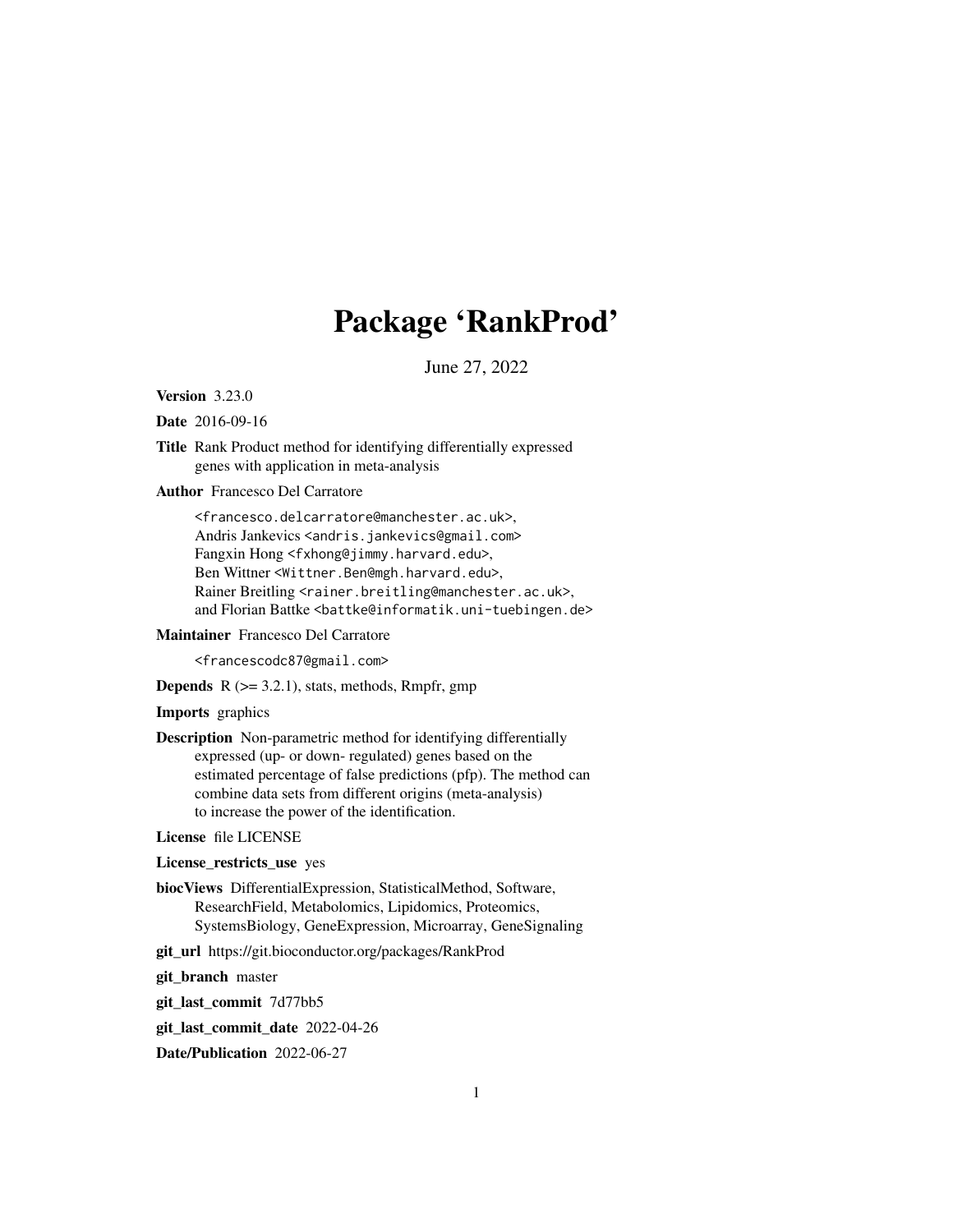# <span id="page-1-0"></span>R topics documented:

Apples *Metabolomics data on spiked apples*

# Description

A dataset of LC-MS features, obtained from twenty apples. The last ten apples are spiked with known compounds. This set provides a test case for biomarker selection methods: the task is to retrive the true biomarker variables. The raw LC-MS data hava been converted to CDF format and processed with XCMS to obtain the basepeaks.

# Usage

data(Apples)

# Value

The format is a list of four elements:

| mz              | the m/z values of the features (rounded)                                                                               |
|-----------------|------------------------------------------------------------------------------------------------------------------------|
| rt              | the retention times of the features                                                                                    |
| apples.data     | a matrix containing the intensities in the individual samples                                                          |
| apples.data.vsn |                                                                                                                        |
|                 | a matrix containing the intesities after variance stabilization and normalization<br>performed with the vsn package    |
| Biom            | the indices of the "true" biomarkers                                                                                   |
| apples.cl       | numeric vector encoding which samples are part of the spiked class (code 1) and<br>which ones are controls (code $0$ ) |

# Author(s)

Francesco Del Carratore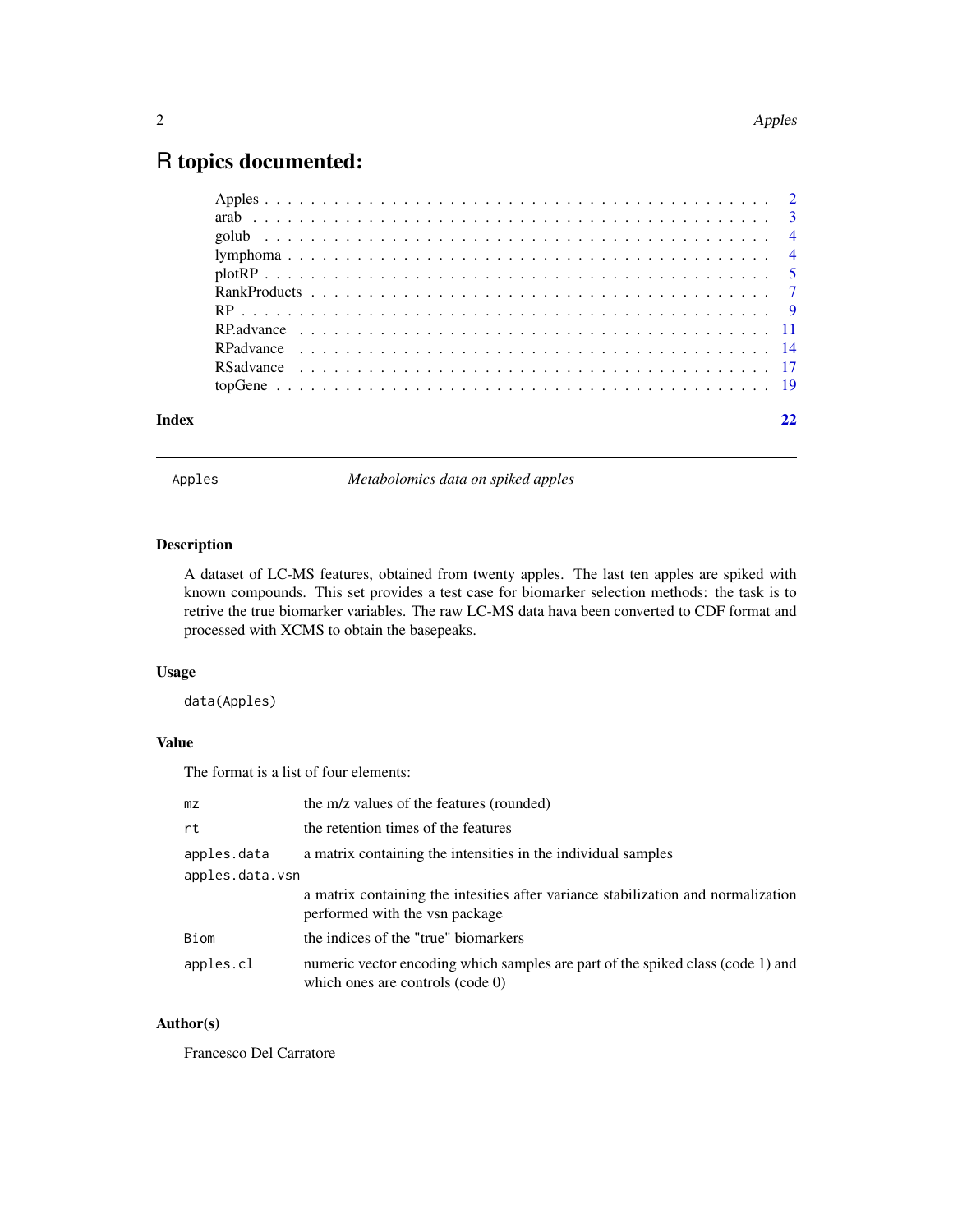#### <span id="page-2-0"></span>arab 3

## References

P. Franceschi, D. Masuero, U. Vrhovsek, F. Mattivi and R. Wehrens: A benchmark spike-in data set for biomarker identification in metabolomics. *J. Chemom*. 26, 16-24 (2012)

R. Wehrens, P. Franceschi, U. Vrhovsek and F. Mattivi. Stability-based biomarker selection. *Analytica Chimica Acta* (2011), 705, 15-23. <http://dx.doi.org/10.1016/j.aca.2011.01.039>

# Examples

```
data(Apples)
## show features identified in all apples
plot(rt, mz,
    xlab = "Retention time (s)", ylab = "m/z",main = "Spiked apples - subset")
```
arab *Genomic Response to Brassinosteroid in Arabidopsis*

#### Description

These data are from Affy ATH1 array experiments of genomic response to brassinosteroid in Arabidopsis conducted by two laoratories. The data set contains 500 random selected genes and 10 samples, 6 from lab 1 and 4 from lab 2. Data were pre-processed by RMA

## Usage

data(arab)

#### Value

| arab        | matrix of gene expression levels of 500 genes from 10 samples, rows correspond<br>to genes and columns to mRNA samples. |
|-------------|-------------------------------------------------------------------------------------------------------------------------|
| arab.cl     | numeric vector encoding the treatment classes, 5 brassinosteroid-treated cases<br>(code 1) and 5 control cases (code 0) |
| arab.gnames | character vector containing the AffyID of the 500 genes for the expression ma-<br>trix arab                             |
| arab.origin | numeric vector encoding the origin of the samples, 6 samples from lab 1 (code<br>1) and 4 samples from lab 2 (code 2)   |

# References

Nemhauser JL, Mockler TC, Chory J. Interdependency of brassinosteroid and auxin signaling in Arabidopsis. *PLoS Biol.* 2004 21460. Microarray data from AtGenExpress (http://arabidopsis.org/info/expression/ATGenExpress.jsp)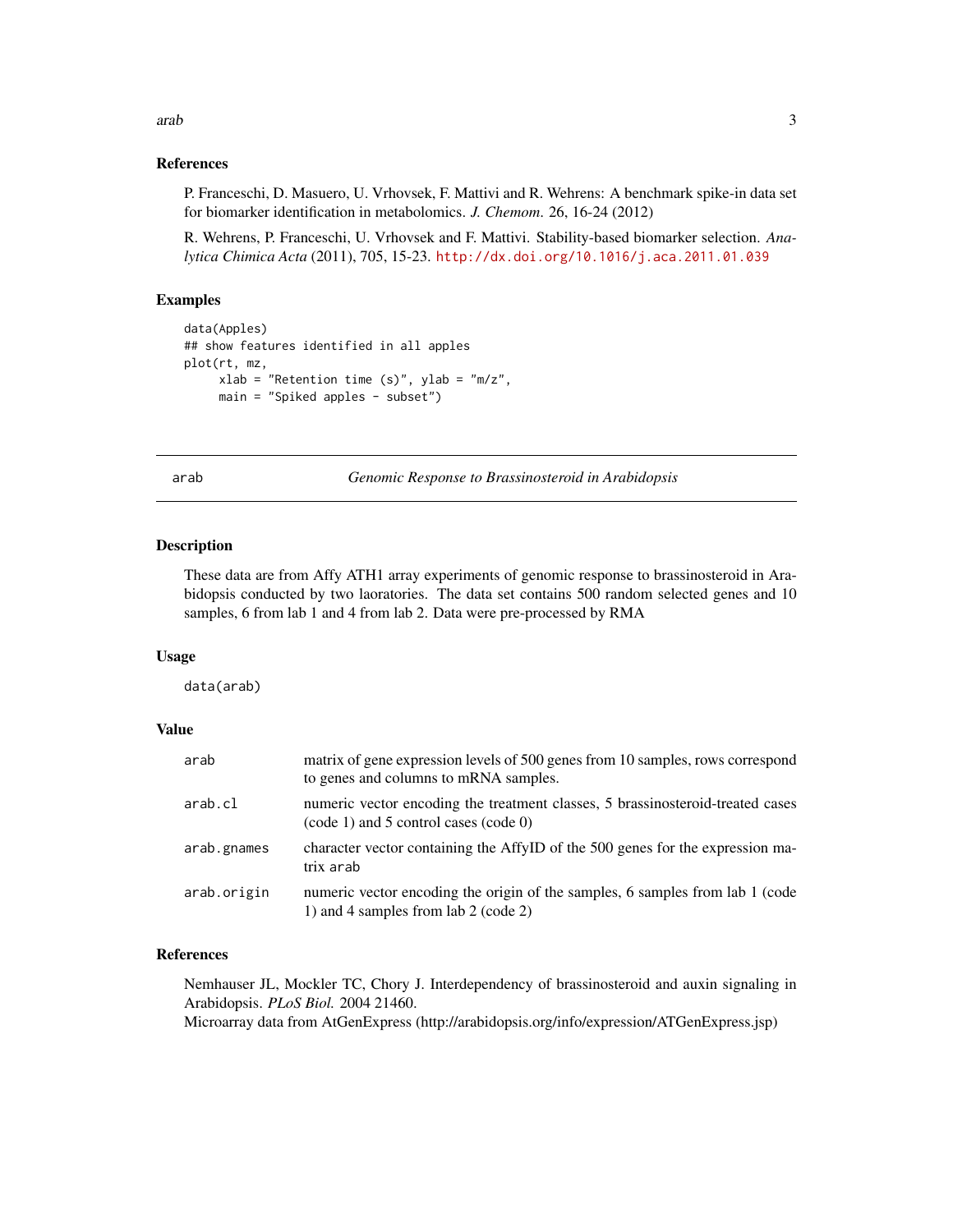#### <span id="page-3-0"></span>Description

Gene expression data (500 genes and 38 tumor mRNA samples) from the leukemia microarray study of Golub et al. (1999). The original dataset contains 3051 genes

#### Usage

data(golub)

# Value

| golub        | matrix of gene expression levels for the 38 tumor mRNA samples. Rows corre-<br>spond to genes and columns to mRNA samples.                                     |
|--------------|----------------------------------------------------------------------------------------------------------------------------------------------------------------|
| golub.cl     | numeric vector encoding the tumor classes, 27 acute lymphoblastic leukemia<br>(ALL) cases (code 0) and 11 acute myeloid leukemia (AML) cases (code 1).         |
| golub.gnames | a matrix containing the names of the 500 genes for the expression matrix golub.<br>The three columns correspond to the gene index, ID, and Name, respectively. |

#### Source

Golub et al. (1999). Molecular classification of cancer: class discovery and class prediction by gene expression monitoring, *Science*, Vol. 286:531-537. <http://www-genome.wi.mit.edu/MPR/> .

#### References

S. Dudoit, J. Fridlyand, and T. P. Speed (2002). Comparison of discrimination methods for the classification of tumors using gene expression data. *Journal of the American Statistical Association*, Vol. 97, No. 457, p. 77–87.

| lymphoma | Subset of the Intensity data for 8 cDNA slides with CLL and DLBL |
|----------|------------------------------------------------------------------|
|          | samples from the Alizadeh et al. paper in Nature 2000            |

# Description

8 cDNA chips from Alizadeh lymphoma paper

#### Usage

data(lymphoma)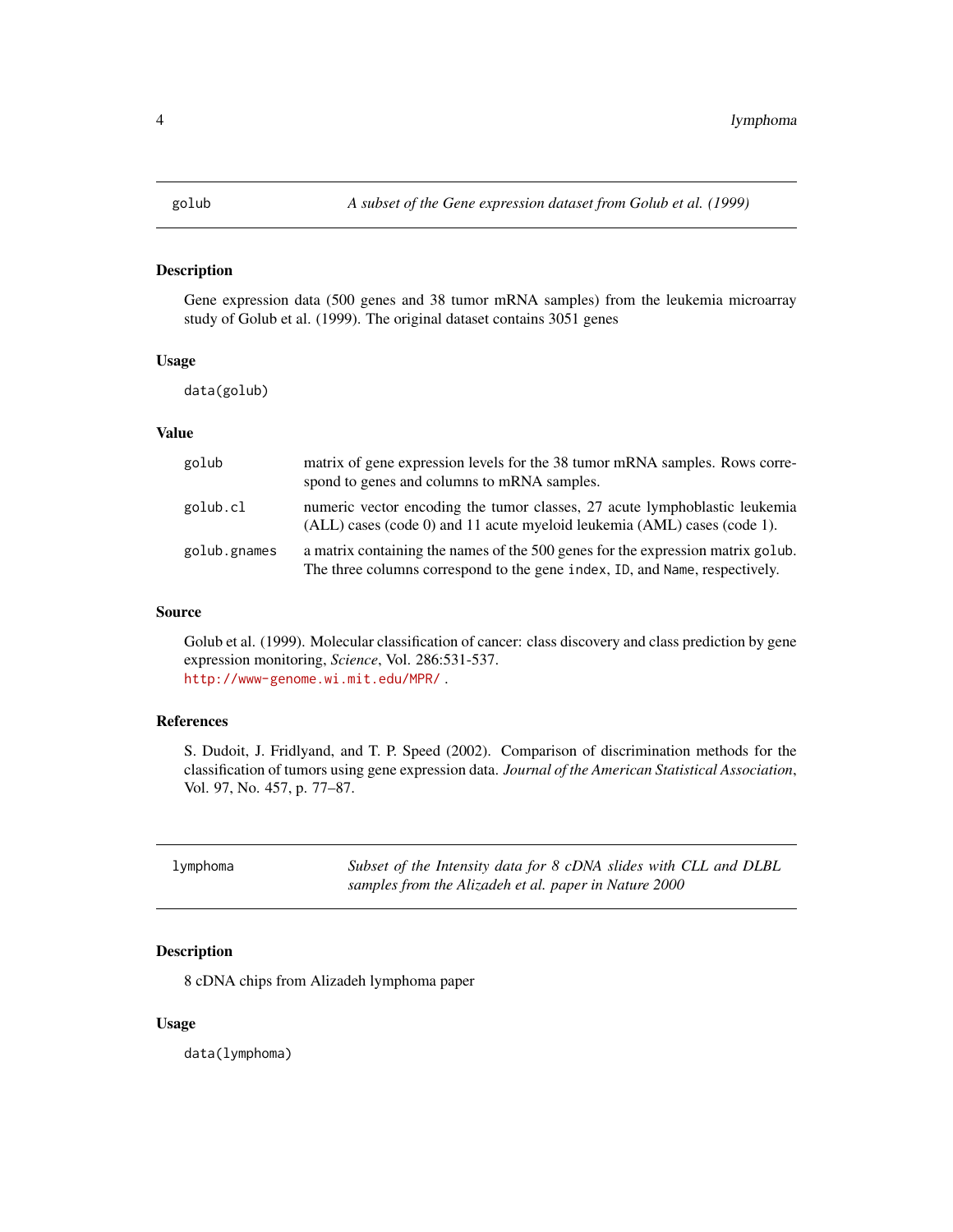#### <span id="page-4-0"></span>plotRP 5

## Format

lymphoma is an [exprSet](#page-0-0) containing the data of 8 chips from the lymphoma dataset by Alizadeh et al. (see references). Each chip represents two samples: on color channel 1 (CH1, Cy3, green) the common reference sample, and on color channel 2 (CH2, Cy5, red) the various disease samples. See pData(lymphoma). The 9216x16 matrix exprs(lymphoma) contains the background-subtracted spot intensities (CH1I-CH1B and CH2I-CH2B, respectively).

# Details

The chip intensity files were downloaded from the Stanford microarray database. Starting from the link below, this was done by following the links *Published Data* -> *Alizadeh AA, et al. (2000) Nature 403(6769):503-11* -> *Data in SMD* -> *Display Data*, and selecting the following 8 slides:

> lc7b019 lc7b047 lc7b048 lc7b056 lc7b057 lc7b058 lc7b069 lc7b070

Then, the script makedata.R from the scripts subdirectory of this package was run to generate the R data object.

#### Value

| lym.exp | 8 cDNA chips from Alizadeh lymphoma paper                                   |
|---------|-----------------------------------------------------------------------------|
| lvnx    | Is a time series with numbers of annual numbers of lynx trapping in Canada  |
|         | from 1821-1934. Taken from Brockwell & Davis (1991), this appears to be the |
|         | series considered by Campbell & Walker(1977)                                |

#### Source

http://genome-www5.stanford.edu/MicroArray/SMD

# References

A. Alizadeh et al., Distinct types of diffuse large B-cell lymphoma identified by gene expression profiling. Nature 403(6769):503-11, Feb 3, 2000.

<span id="page-4-1"></span>

*Graphical Display of the Rank Product/Sum analysis* 

## **Description**

Plot a graph of the estimated pfp vs the number of identified genes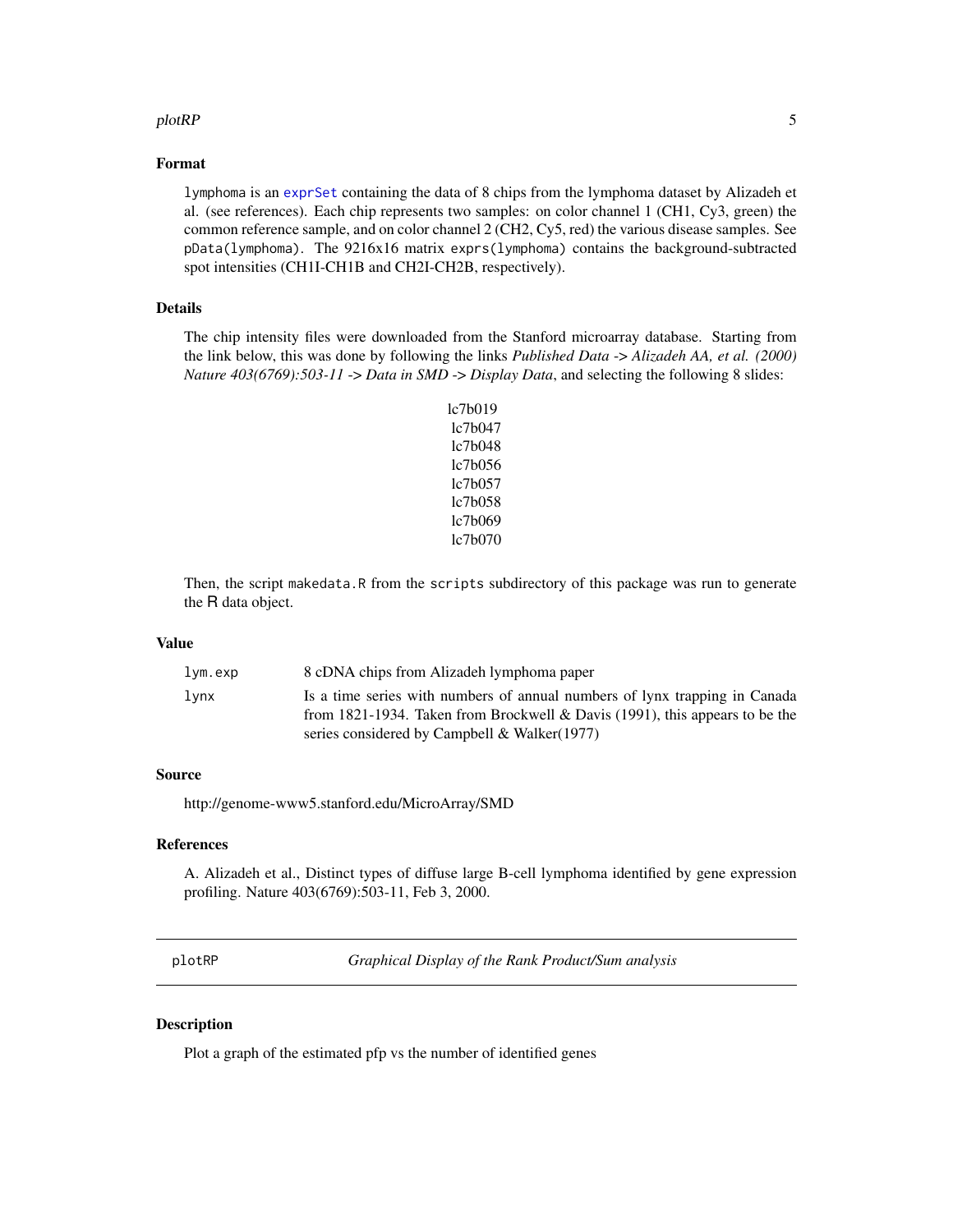<span id="page-5-0"></span>6 plotRP

#### Usage

plotRP(x, cutoff=NULL)

#### Arguments

|        | the value returned by function RP, RPadvance, RSadvance, RankProducts or<br>RP. advance |
|--------|-----------------------------------------------------------------------------------------|
| cutoff | The pfp threshold value used to select genes                                            |

# Value

A graphical display of the estimated pfp vs number of identified genes, which is also the gene rank of its original rank product/sum across all comparison. If cutoff is sepcified, a horizontal line will be plotted on the graphic to indicate the positon of the cutoff point, and all genes identified will be marked in red.

Two plots will be displayed, one for the identification of up-regulated genes in class 2, one for the identification of down-regulated genes in class 2

## Author(s)

Fangxin Hong, <fhong@salk.edu> Francesco Del Carratore, <francesco.delcarratore@postgrad.manchester.ac.uk>

#### See Also

[topGene](#page-18-1) [RP](#page-8-1) [RPadvance](#page-13-1) [RSadvance](#page-16-1)

#### Examples

```
# Load the data of Golub et al. (1999). data(golub)
#contains a 3051x38 gene expression
# matrix called golub, a vector of length called golub.cl
#that consists of the 38 class labels,
# and a matrix called golub.gnames whose third column contains the gene names.
data(golub)
```

```
#use a subset of data as example, apply the rank product method
subset <- c(1:4,28:30)
#Setting rand=123, to make the results reproducible,
#identify genes that are up-regulated in class 2
#(class label =1)
RP.out <- RP(golub[,subset],golub.cl[subset], rand=123)
```

```
#plot the results
plotRP(RP.out,cutoff=0.05)
```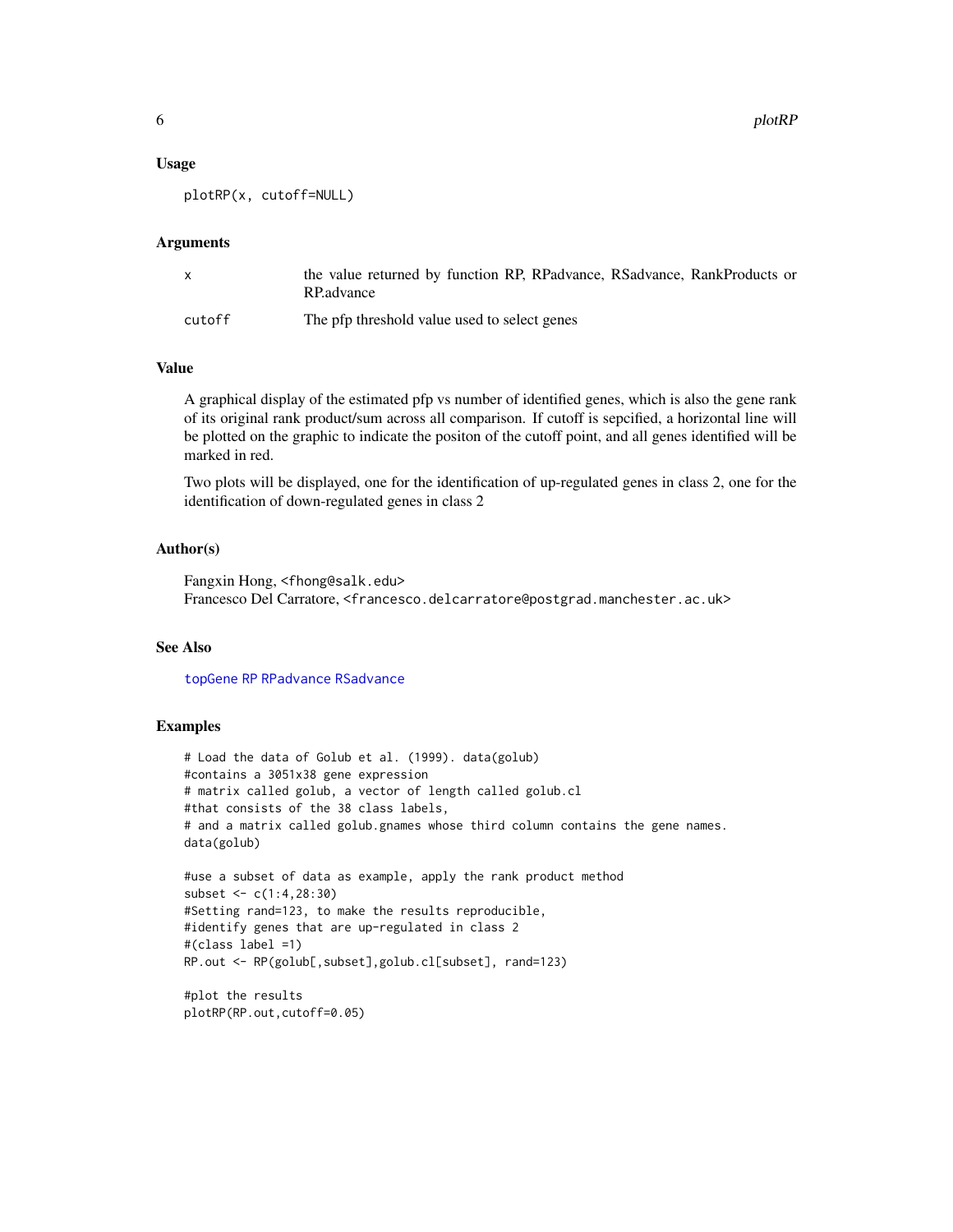<span id="page-6-1"></span><span id="page-6-0"></span>

# Description

The function performs the Rank Product (or Rank Sum) method to identify differentially expressed genes. It is possible to do either a one-class or two-class analysis.

#### Usage

```
RankProducts(data, cl, logged = TRUE, na.rm = TRUE, gene.names = NULL,
plot = FALSE, rand = NULL, calculateProduct = TRUE, MinNumOfValidPairs = NA,
RandomPairs = NA, huge = FALSE, fast = TRUE, tail.time = 0.05)
```
## Arguments

| data               | the data set that should be analyzed. Every row of this dataset must correspond<br>to a gene                                                                                                                                                                                                                                                                                                                 |
|--------------------|--------------------------------------------------------------------------------------------------------------------------------------------------------------------------------------------------------------------------------------------------------------------------------------------------------------------------------------------------------------------------------------------------------------|
| cl                 | a vector containing the class labels of the samples. In the two class unpaired<br>case, the label of a sample is either $0$ (e.g., control group) or $1$ (e.g., case group).<br>For one class data, the label for each sample should be 1                                                                                                                                                                    |
| logged             | if "TRUE" data have been previously log transformed. Otherwise it should be<br>set as "FALSE"                                                                                                                                                                                                                                                                                                                |
| $na$ . $rm$        | if "FALSE", the NA value will not be used in computing rank. If "TRUE"<br>(default), the missing values will be replaced by the genewise median of the<br>non-missing values. Gene with a number of missing values greater than "Min-<br>NumOfValidPairs" are still not considered in the analysis                                                                                                           |
| gene.names         | if "NULL", no gene name will be attached to the outputs, otherwise it contains<br>the vector of gene names                                                                                                                                                                                                                                                                                                   |
| plot               | if "TRUE", plot the estimated pfp vs the rank of each gene                                                                                                                                                                                                                                                                                                                                                   |
| rand               | if specified, the random number generator will be put in a reproducible state                                                                                                                                                                                                                                                                                                                                |
| calculateProduct   |                                                                                                                                                                                                                                                                                                                                                                                                              |
|                    | if calculateProduct="TRUE" (default) the rank product method is performed.<br>Otherwise the rank sum method is performed                                                                                                                                                                                                                                                                                     |
| MinNumOfValidPairs |                                                                                                                                                                                                                                                                                                                                                                                                              |
|                    | a parameter that indicates the minimum number of NAs accepted per each gene.<br>If it is set to NA (default) the half of the number of replicates is used                                                                                                                                                                                                                                                    |
| RandomPairs        | number of random pairs generated in the function, if set to NA (default), the odd<br>integer closer to the square of the number of replicates is used                                                                                                                                                                                                                                                        |
| huge               | if "TRUE" not all the outputs are evaluated in order to save space                                                                                                                                                                                                                                                                                                                                           |
| fast               | if "FALSE" the exact p-values for the Rank Sum are evaluated for any size of<br>the dataset. Otherwise (default), if the size of the dataset is too big, only the<br>p-values that can be computed in "tail.time" minutes (starting from the tail) are<br>evaluated with the exact method. The others are estimated with the Gaussian<br>approximation. If calculateProduct="TRUE" this parameter is ignored |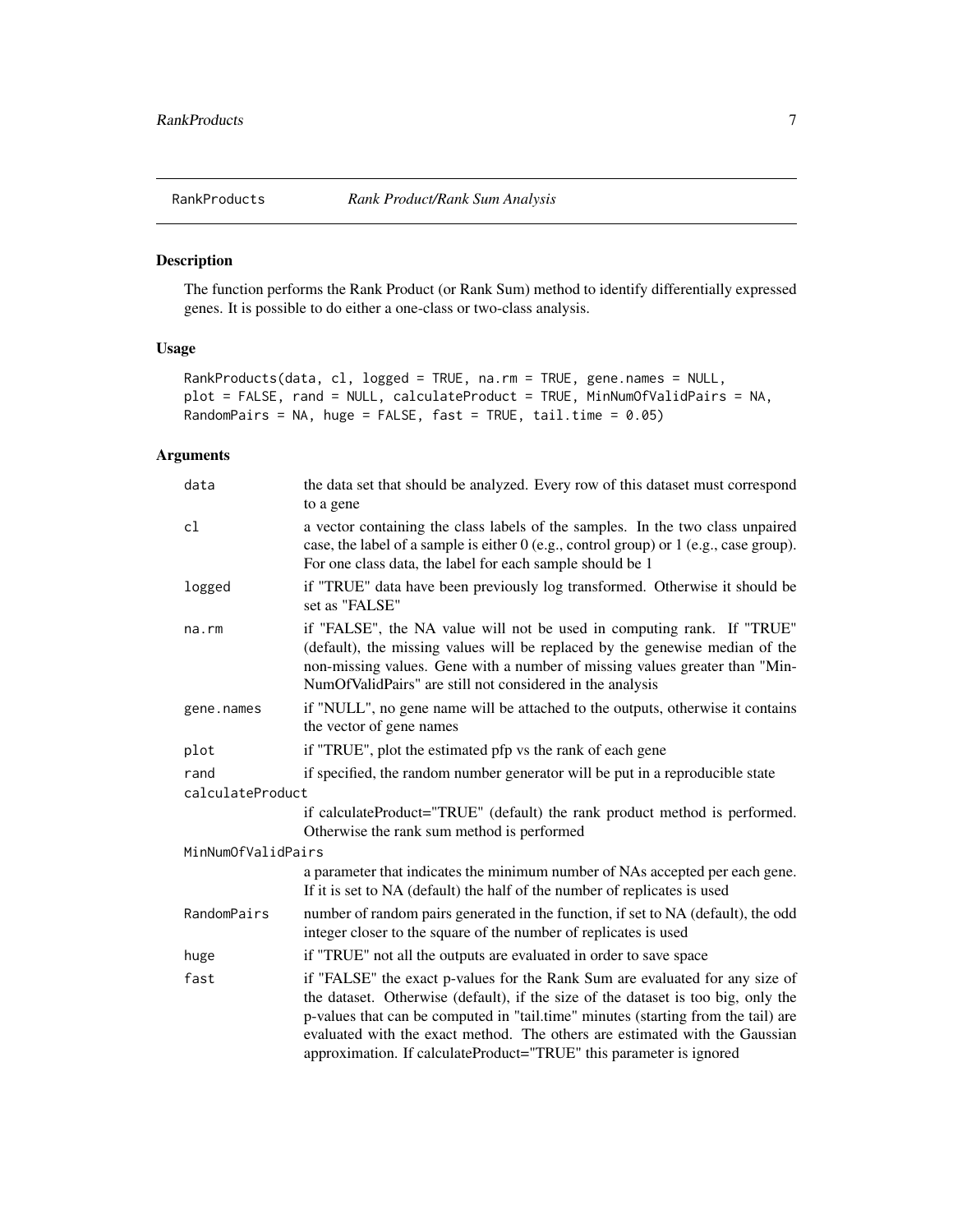<span id="page-7-0"></span>

| tail.time | the time (default 0.05 min) dedicated to evaluate the exact p-values for the Rank |
|-----------|-----------------------------------------------------------------------------------|
|           | Sum. If calculateProduct="TRUE" this parameter is ignored                         |

# Value

A summary of the results obtained by the Rank Product (or Rank Sum) method.

| pfp               | Estimated percentage of false positive predictions (pfp), both considering up-<br>regulated an downregulated genes                                                                             |
|-------------------|------------------------------------------------------------------------------------------------------------------------------------------------------------------------------------------------|
| pval              | Estimated pvalues per each gene being up- and down-regulated                                                                                                                                   |
| RPs/RSs           | The rank-product/rank-sum statistics evaluated per each gene                                                                                                                                   |
| RPrank/RSrank     | rank of the Rank Product (or Rank Sum) of each gene in ascending order                                                                                                                         |
| Orirank           | Ranks obtained when considering each possible pairing. In this version of the<br>package, this is not used to compute Rank Product (or Rank Sum), but it is kept<br>for backward compatibility |
| AveFC             | Fold change of average expressions (class1/class2). log fold-change if data has<br>been log transformed, original fold change otherwise                                                        |
| allrank1          | Fold change of class 1/class 2 under each origin. log fold-change if data has<br>been log transformed, original fold change otherwise                                                          |
| allrank2          | Fold change of class 2/class 1 under each origin. log fold-change if data has<br>been log transformed, original fold change otherwise                                                          |
| nrep              | Total number of replicates                                                                                                                                                                     |
| groups            | Vector of labels (as cl)                                                                                                                                                                       |
| RandomPairs_ranks |                                                                                                                                                                                                |
|                   | a matrix containing the ranks evaluated for each RandomPair                                                                                                                                    |

# Author(s)

Francesco Del Carratore, <francesco.delcarratore@postgrad.manchester.ac.uk> Andris Janckevics, <andris.jankevics@gmail.com>

## References

Breitling, R., Armengaud, P., Amtmann, A., and Herzyk, P.(2004) Rank Products: A simple, yet powerful, new method to detect differentially regulated genes in replicated microarray experiments, FEBS Letter, 57383-92

#### See Also

[topGene](#page-18-1) [RP](#page-8-1) [RPadvance](#page-13-1) [plotRP](#page-4-1) [RP.advance](#page-10-1) [RSadvance](#page-16-1)

# Examples

- # Load the data of Golub et al. (1999). data(golub)
- # contains a 3051x38 gene expression
- # matrix called golub, a vector of length called golub.cl
- # that consists of the 38 class labels,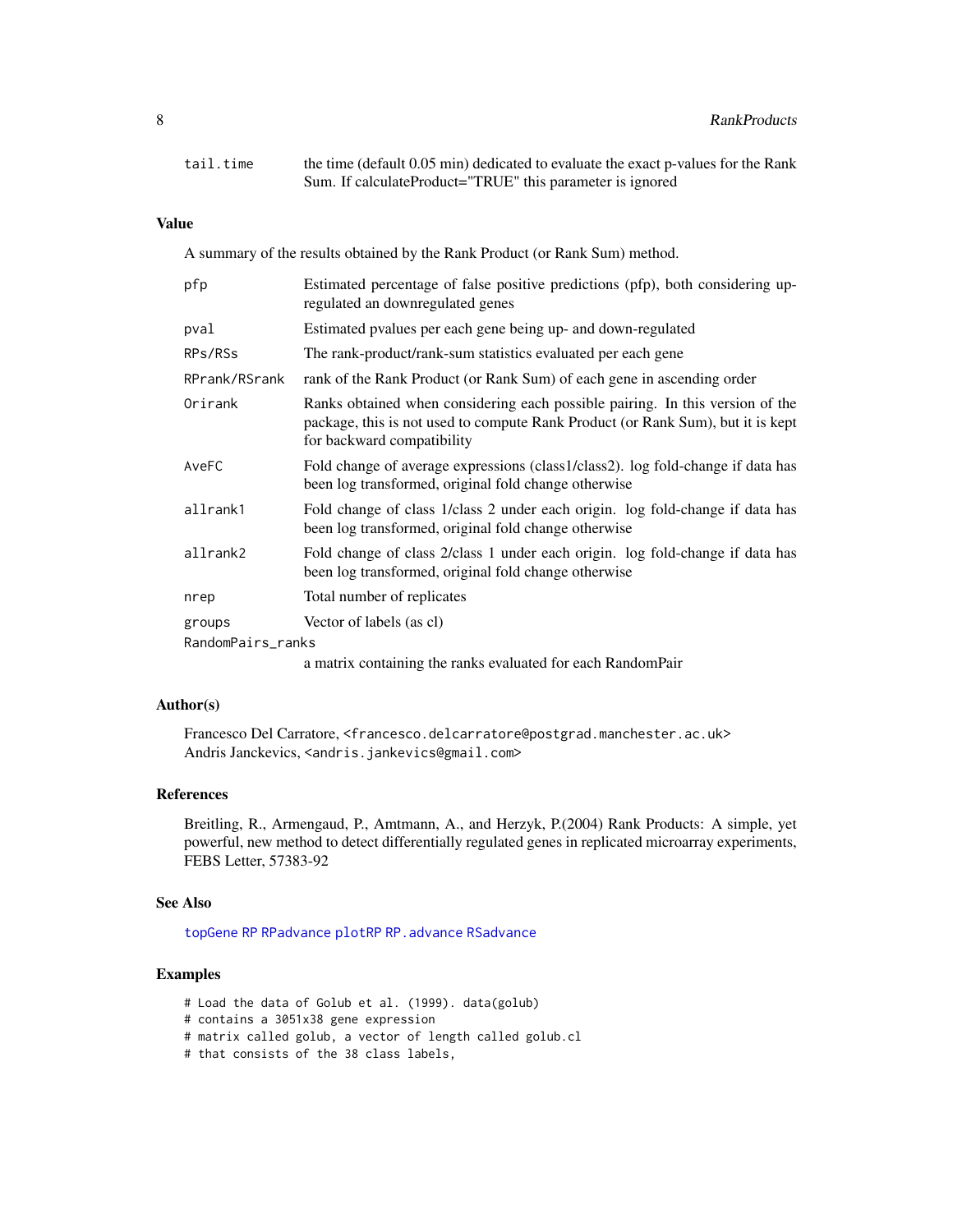```
# and a matrix called golub.gnames whose third column
# contains the gene names.
data(golub)
#use a subset of data as example, apply the rank
#product method
subset <- c(1:4,28:30)
#Setting rand=123, to make the results reproducible,
RP.out <- RankProducts(golub[,subset],golub.cl[subset],rand=123)
# class 2: label =1, class 1: label = 0#pfp for identifying genes that are up-regulated in class 2
#pfp for identifying genes that are down-regulated in class 2
head(RP.out$pfp)
#Rank Sum
RS.out <-RankProducts(golub[,subset],golub.cl[subset],rand=123,
    calculateProduct=FALSE)
head(RS.out$pfp)
```
<span id="page-8-1"></span>

#### RP *Rank Product Analysis*

# Description

The function performs the Rank Product method to identify differentially expressed genes. It is possible to do either a one-class or two-class analysis. This function has been kept only to guarantee backward compatibility, in fact the same results can be obtained by [RankProducts](#page-6-1).

# Usage

```
RP(data, cl, num.perm = 100, logged = TRUE, na.rm = TRUE, gene.names = NULL,
plot = FALSE, rand = NULL, huge = FALSE)
```
#### Arguments

| data     | the function performs the Rank Product (or Rank Sum) method to identify dif-<br>ferentially expressed genes. It is possible to do either a one-class or two-class<br>analysis                                                           |
|----------|-----------------------------------------------------------------------------------------------------------------------------------------------------------------------------------------------------------------------------------------|
| c1       | a vector containing the class labels of the samples. In the two class unpaired<br>case, the label of a sample is either $0$ (e.g., control group) or 1 (e.g., case group).<br>For one class data, the label for each sample should be 1 |
| num.perm | in this version of the package, this parameter is not used any more, but it is kept<br>for backward compatibility                                                                                                                       |
| logged   | if "TRUE" data have been previously log transformed. Otherwise it should be<br>set as "FALSE"                                                                                                                                           |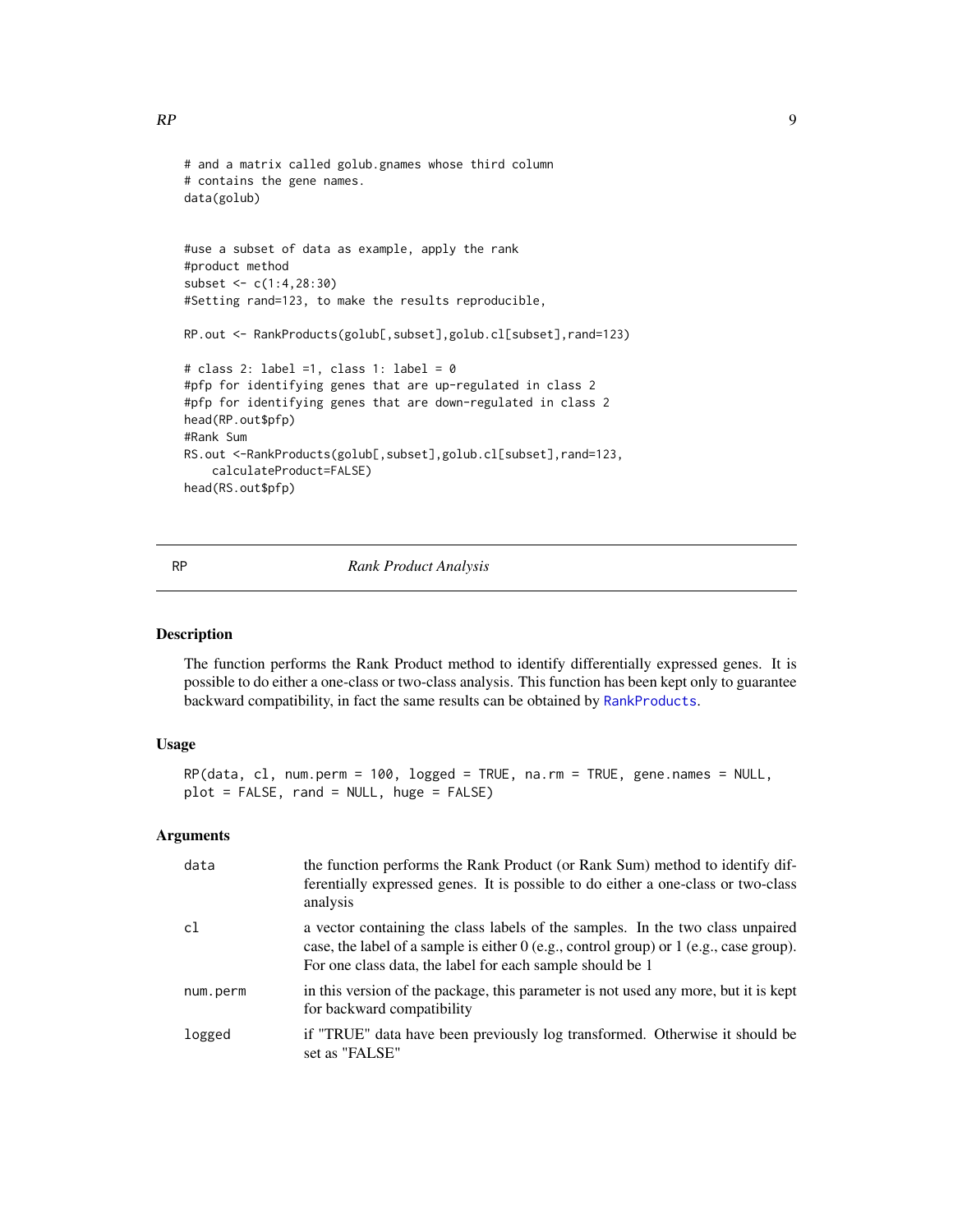| na.rm      | if "FALSE", the NA value will not be used in computing rank. If "TRUE" (de-                                |
|------------|------------------------------------------------------------------------------------------------------------|
|            | fault), the missing values will be replaced by the genewise median of the non-                             |
|            | missing values. Gene with a number of missing values greater than 50% are still                            |
|            | not considered in the analysis                                                                             |
| gene.names | if "NULL", no gene name will be attached to the outputs, otherwise it contains<br>the vector of gene names |
| plot       | if "TRUE", plot the estimated pfp vs the rank of each gene                                                 |
| rand       | if specified, the random number generator will be put in a reproducible state                              |
| huge       | if "TRUE" not all the outputs are evaluated in order to save space                                         |

# Value

A summary of the results obtained by the Rank Product method.

| pfp               | estimated percentage of false positive predictions (pfp), both considering upreg-<br>ulated an downregulated genes                                                                             |
|-------------------|------------------------------------------------------------------------------------------------------------------------------------------------------------------------------------------------|
| pval              | estimated pvalues per each gene being up- and down-regulated                                                                                                                                   |
| <b>RPs</b>        | the Rank Product statistics evaluated per each gene                                                                                                                                            |
| RPrank            | rank of the Rank Product of each gene in ascending order                                                                                                                                       |
| Orirank           | ranks obtained when considering each possible pairing. In this version of the<br>package, this is not used to compute Rank Product (or Rank Sum), but it is kept<br>for backward compatibility |
| AveFC             | fold changes of average expressions (class1/class2). log fold-change if data has<br>been log transformed, original fold change otherwise                                                       |
| allrank1          | fold change of class 1/class 2 under each origin. log fold-change if data has been<br>log transformed, original fold change otherwise                                                          |
| allrank2          | fold change of class 2/class 1 under each origin. log fold-change if data has been<br>log transformed, original fold change otherwise                                                          |
| nrep              | total number of replicates                                                                                                                                                                     |
| groups            | vector of labels (as cl)                                                                                                                                                                       |
| RandomPairs_ranks |                                                                                                                                                                                                |
|                   | a matrix containing the ranks evaluated for each RandomPair                                                                                                                                    |

# Note

Percentage of false prediction (pfp), in theory, is equivalent of false discovery rate (FDR), and it is possible to be large than 1.

The function looks for up- and down- regulated genes in two seperate steps, thus two pfps and pvalues are computed and used to identify gene that belong to each group.

This function is suitable to deal with data from a single origin, e.g. single experiment. If the data has different origin, e.g. generated at different laboratories, please refer RP.advance.

#### Author(s)

Francesco Del Carratore, <francesco.delcarratore@postgrad.manchester.ac.uk> Andris Janckevics, <andris.jankevics@gmail.com>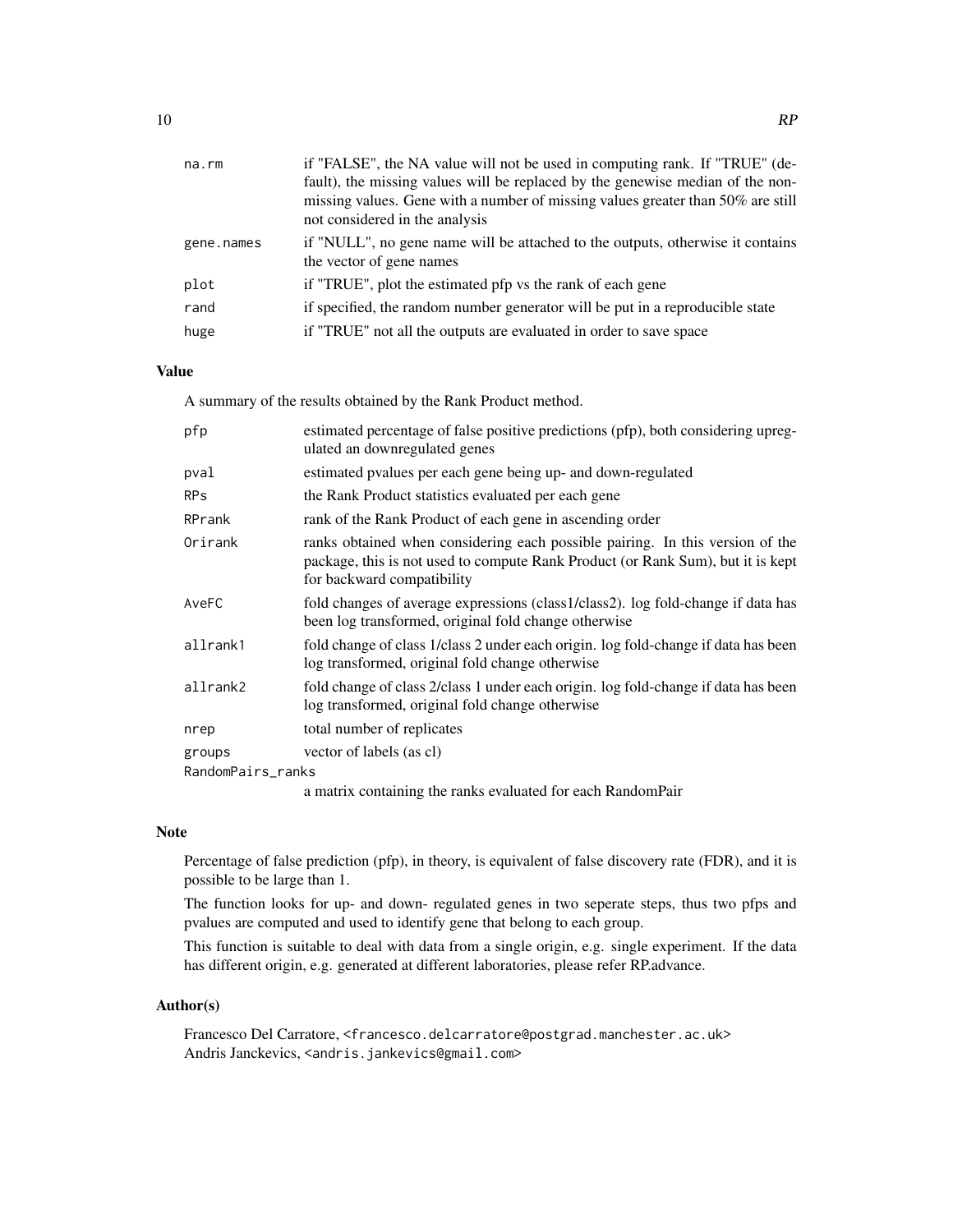#### <span id="page-10-0"></span>RP.advance 11

#### References

Breitling, R., Armengaud, P., Amtmann, A., and Herzyk, P.(2004) Rank Products:A simple, yet powerful, new method to detect differentially regulated genes in replicated microarray experiments, FEBS Letter, 57383-92

#### See Also

[topGene](#page-18-1) [RSadvance](#page-16-1) [RPadvance](#page-13-1) [plotRP](#page-4-1) [RP.advance](#page-10-1) [RankProducts](#page-6-1)

#### Examples

```
# Load the data of Golub et al. (1999). data(golub)
# contains a 3051x38 gene expression
# matrix called golub, a vector of length called golub.cl
# that consists of the 38 class labels,
# and a matrix called golub.gnames whose third column
# contains the gene names.
data(golub)
```

```
#use a subset of data as example, apply the rank
#product method
subset <- c(1:4,28:30)
#Setting rand=123, to make the results reproducible,
```
RP.out <- RP(golub[,subset],golub.cl[subset],rand=123)

```
# class 2: label =1, class 1: label = 0
#pfp for identifying genes that are up-regulated in class 2
#pfp for identifying genes that are down-regulated in class 2
head(RP.out$pfp)
```
<span id="page-10-1"></span>RP.advance *Advanced Rank Product/Rank Sum Analysis*

## Description

The function performs the Rank Product (or Rank Sum) method to identify differentially expressed genes. It is possible to do either a one-class or two-class analysis. It is also possible to combine data from different studies (e.g. datasets generated by different laboratories)

#### Usage

```
RP.advance(data, cl, origin, logged = TRUE, na.rm = TRUE, gene.names = NULL,
plot = FALSE, rand = NULL, calculateProduct = TRUE, MinNumOfValidPairs = NA,
RandomPairs = NA, huge = FALSE, fast = TRUE, tail.time = 0.05)
```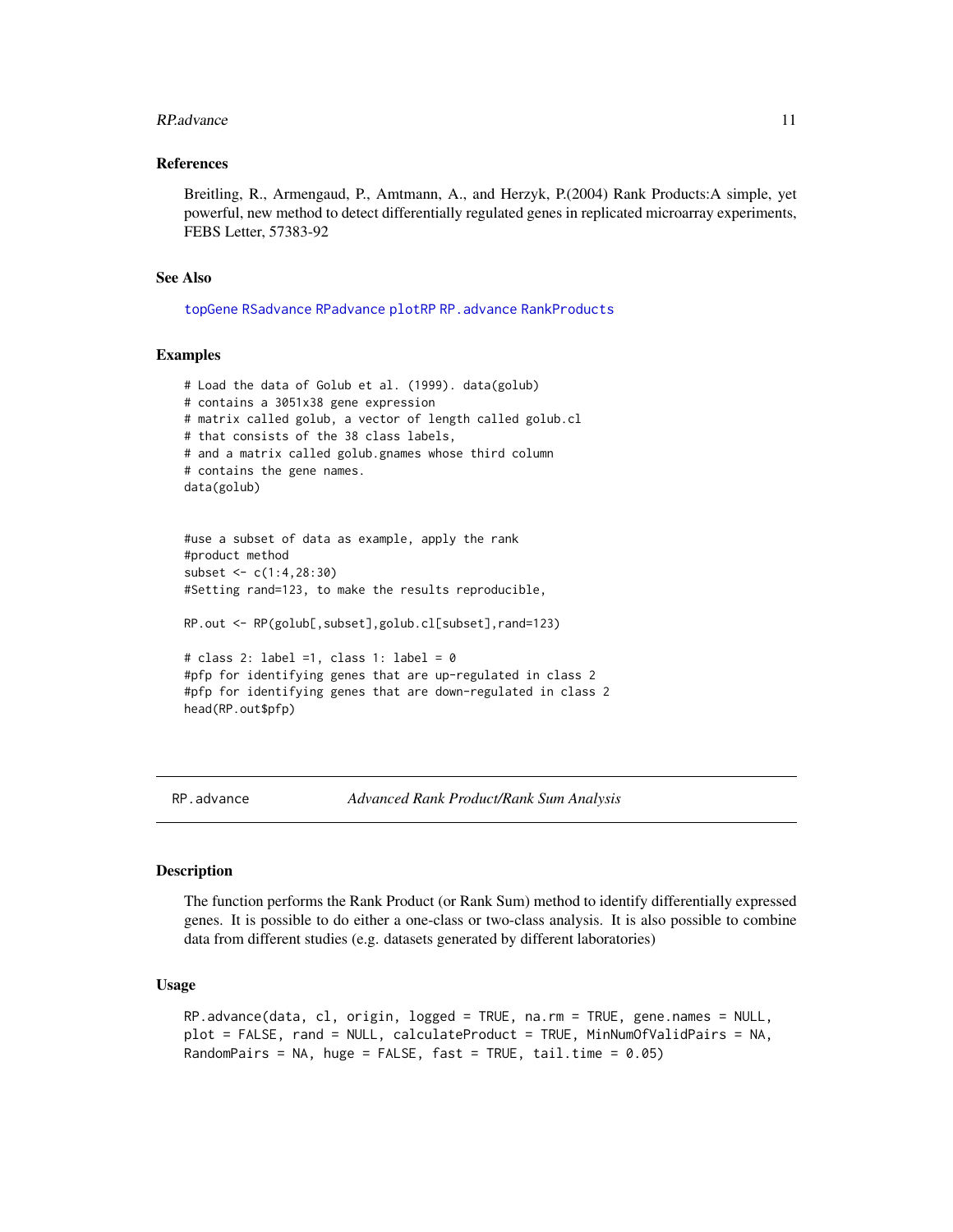# Arguments

| data               | the data set that should be analyzed. Every row of this dataset must correspond<br>to a gene                                                                                                                                                                                                                                                                                                                 |
|--------------------|--------------------------------------------------------------------------------------------------------------------------------------------------------------------------------------------------------------------------------------------------------------------------------------------------------------------------------------------------------------------------------------------------------------|
| c1                 | a vector containing the class labels of the samples. In the two class unpaired<br>case, the label of a sample is either 0 (e.g., control group) or 1 (e.g., case group).<br>For one class data, the label for each sample should be 1                                                                                                                                                                        |
| origin             | a vector containing the origin labels of the samples. The label is the same for<br>samples within one lab and different for samples from different labs.                                                                                                                                                                                                                                                     |
| logged             | if "TRUE" data have been previously log transformed. Otherwise it should be<br>set as "FALSE"                                                                                                                                                                                                                                                                                                                |
| na.rm              | if "FALSE", the NA value will not be used in computing rank. If "TRUE"<br>(default), the missing values will be replaced by the genewise median of the<br>non-missing values. Gene with a number of missing values greater than "Min-<br>NumOfValidPairs" are still not considered in the analysis                                                                                                           |
| gene.names         | if "NULL", no gene name will be attached to the outputs, otherwise it contains<br>the vector of gene names                                                                                                                                                                                                                                                                                                   |
| plot               | if "TRUE", plot the estimated pfp vs the rank of each gene                                                                                                                                                                                                                                                                                                                                                   |
| rand               | if specified, the random number generator will be put in a reproducible state                                                                                                                                                                                                                                                                                                                                |
| calculateProduct   |                                                                                                                                                                                                                                                                                                                                                                                                              |
|                    | if calculateProduct="TRUE" (default) the rank product method is performed.<br>Otherwise the rank sum method is performed                                                                                                                                                                                                                                                                                     |
| MinNumOfValidPairs |                                                                                                                                                                                                                                                                                                                                                                                                              |
|                    | a parameter that indicates the minimum number of NAs accepted per each gene.<br>If it is set to NA (default) the half of the number of replicates is used                                                                                                                                                                                                                                                    |
| RandomPairs        | number of random pairs generated in the function, if set to NA (default), the odd<br>integer closer to the square of the number of replicates is used                                                                                                                                                                                                                                                        |
| huge               | if "TRUE" not all the outputs are evaluated in order to save space                                                                                                                                                                                                                                                                                                                                           |
| fast               | if "FALSE" the exact p-values for the Rank Sum are evaluated for any size of<br>the dataset. Otherwise (default), if the size of the dataset is too big, only the<br>p-values that can be computed in "tail.time" minutes (starting from the tail) are<br>evaluated with the exact method. The others are estimated with the Gaussian<br>approximation. If calculateProduct="TRUE" this parameter is ignored |
| tail.time          | the time (default 0.05 min) dedicated to evaluate the exact p-values for the Rank<br>Sum.If calculateProduct="TRUE" this parameter is ignored.                                                                                                                                                                                                                                                               |

# Value

A summary of the results obtained by the Rank Product (or Rank Sum) method.

| pfp           | estimated percentage of false positive predictions (pfp), both considering upreg-<br>ulated an downregulated genes |
|---------------|--------------------------------------------------------------------------------------------------------------------|
| pval          | estimated pyalues per each gene being up- and down-regulated                                                       |
| RPs/RSs       | the Rank Product (or Rank Sum) statistics evaluated per each gene                                                  |
| RPrank/RSrank | rank of the Rank Product (or Rank Sum) of each gene in ascending order                                             |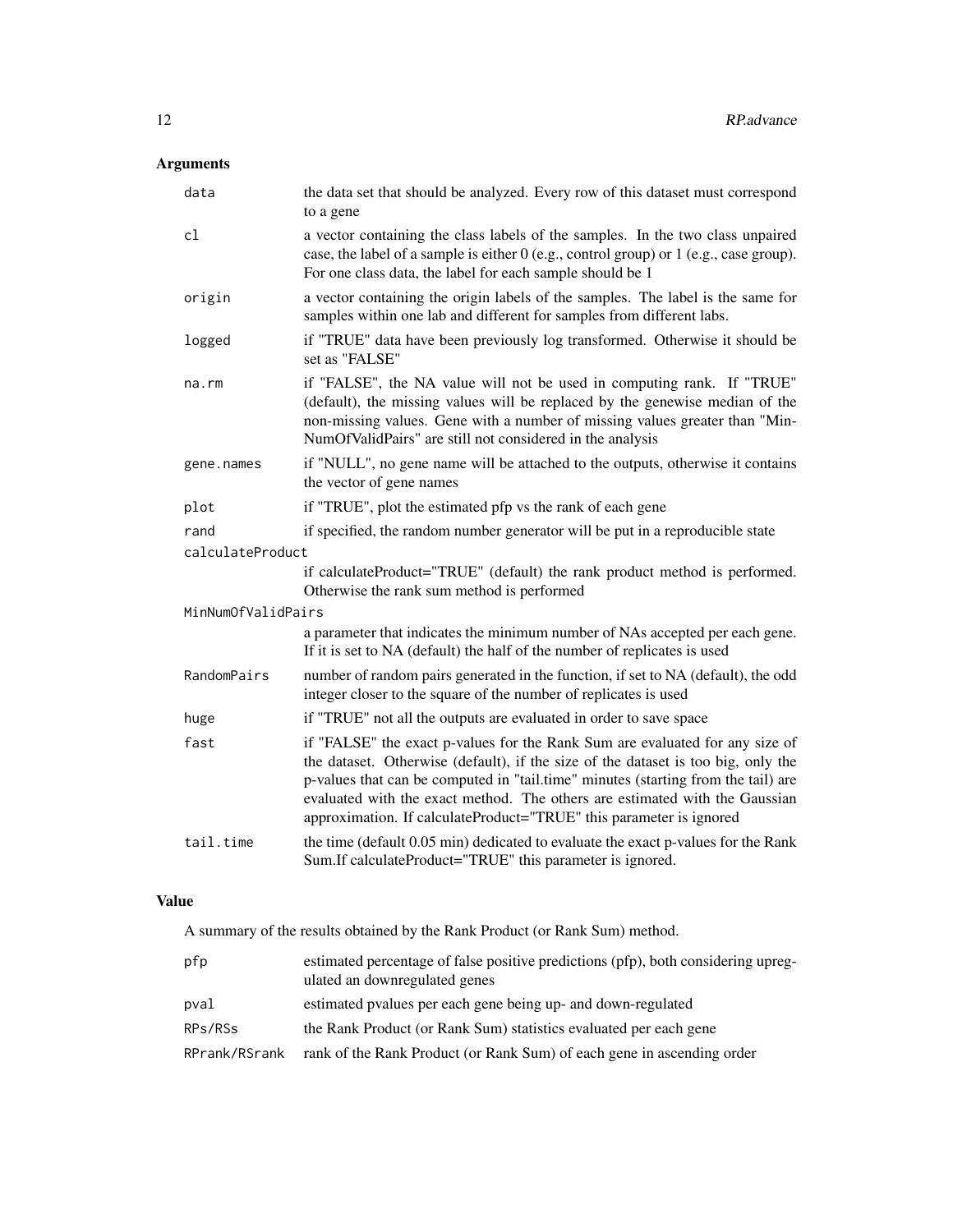#### <span id="page-12-0"></span>RP.advance 23 and 23 and 23 and 23 and 23 and 23 and 23 and 23 and 23 and 23 and 23 and 23 and 23 and 24 and 25 and 26 and 26 and 26 and 26 and 26 and 26 and 26 and 26 and 26 and 26 and 26 and 26 and 26 and 26 and 26 and 2

| Orirank           | ranks obtained when considering each possible pairing. In this version of the<br>package, this is not used to compute Rank Product (or Rank Sum), but it is kept<br>for backward compatibility |
|-------------------|------------------------------------------------------------------------------------------------------------------------------------------------------------------------------------------------|
| AveFC             | fold changes of average expressions (class1/class2). log fold-change if data has<br>been log transformed, original fold change otherwise                                                       |
| allrank1          | fold change of class 1/class 2 under each origin. log fold-change if data has been<br>log transformed, original fold change otherwise                                                          |
| allrank2          | fold change of class 2/class 1 under each origin. log fold-change if data has been<br>log transformed, original fold change otherwise                                                          |
| nrep              | total number of replicates                                                                                                                                                                     |
| groups            | vector of labels (as cl)                                                                                                                                                                       |
| RandomPairs ranks |                                                                                                                                                                                                |
|                   | $\sim$ 200 $\sim$ 300 $\sim$ 400 $\sim$ 400 $\sim$ 400 $\sim$ 400 $\sim$ 400 $\sim$ 400 $\sim$ 400 $\sim$ 500 $\sim$                                                                           |

a matrix containing the ranks evaluated for each RandomPair

# Author(s)

Francesco Del Carratore, <francesco.delcarratore@postgrad.manchester.ac.uk> Andris Janckevics, <andris.jankevics@gmail.com>

# References

Breitling, R., Armengaud, P., Amtmann, A., and Herzyk, P.(2004) Rank Products: A simple, yet powerful, new method to detect differentially regulated genes in replicated microarray experiments, FEBS Letter, 57383-92

#### See Also

[topGene](#page-18-1) [RP](#page-8-1) [RPadvance](#page-13-1) [plotRP](#page-4-1) [RankProducts](#page-6-1) [RSadvance](#page-16-1)

# Examples

```
# Load the data of Golub et al. (1999). data(golub)
# contains a 3051x38 gene expression
# matrix called golub, a vector of length called golub.cl
# that consists of the 38 class labels,
# and a matrix called golub.gnames whose third column
# contains the gene names.
data(golub)
##For data with single origin
subset <- c(1:4,28:30)
origin \leq rep(1,7)
#identify genes
RP.out <- RP.advance(golub[,subset],golub.cl[subset],
            origin,plot=FALSE,rand=123)
```
#For data from multiple origins

# Load the data arab in the package, which contains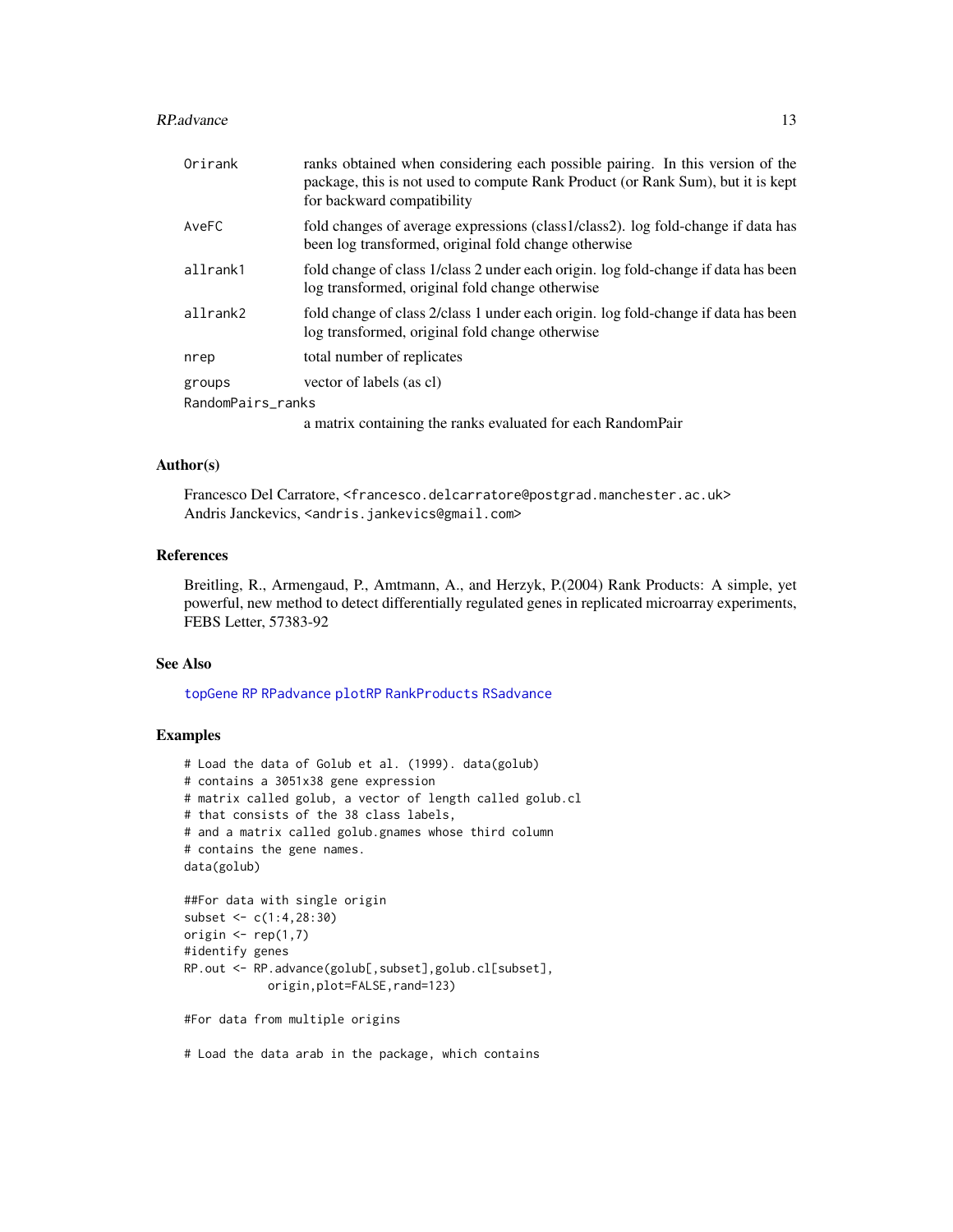```
# the expression of 22,081 genes
# of control and treatment group from the experiments
# indenpently conducted at two
#laboratories.
data(arab)
arab.origin #1 1 1 1 1 1 2 2 2 2
arab.cl #0 0 0 1 1 1 0 0 1 1
RP.adv.out <- RP.advance(arab,arab.cl,arab.origin,
                gene.names=arab.gnames,logged=TRUE,rand=123)
attributes(RP.adv.out)
head(RP.adv.out$pfp)
head(RP.adv.out$RPs)
head(RP.adv.out$AveFC)
#Suppose we want to check the consistence of the data
#sets generated in two different
#labs. For example, we would look for genes that were \
# measured to be up-regulated in
#class 2 at lab 1, but down-regulated in class 2 at lab 2.\
data(arab)
arab.cl2 <- arab.cl
arab.cl2[arab.cl==0 &arab.origin==2] <- 1
arab.cl2[arab.cl==1 &arab.origin==2] <- 0
arab.cl2
##[1] 0 0 0 1 1 1 1 1 0 0
#look for genes differentially expressed
#between hypothetical class 1 and 2
arab.sub=arab[1:500,] ##using subset for fast computation
arab.gnames.sub=arab.gnames[1:500]
Rsum.adv.out <- RP.advance(arab.sub,arab.cl2,arab.origin,calculateProduct
                =FALSE,logged=TRUE,gene.names=arab.gnames.sub,rand=123)
attributes(Rsum.adv.out)
```
<span id="page-13-1"></span>RPadvance *Advanced Rank Product Analysis*

#### Description

The function performs the Rank Product method to identify differentially expressed genes. It is possible to do either a one-class or two-class analysis. It is also possible to combine data from different studies (e.g. datasets generated by different laboratories. This function has been kept only to guarantee backward compatibility, in fact the same results can be obtained by [RankProducts](#page-6-1).

<span id="page-13-0"></span>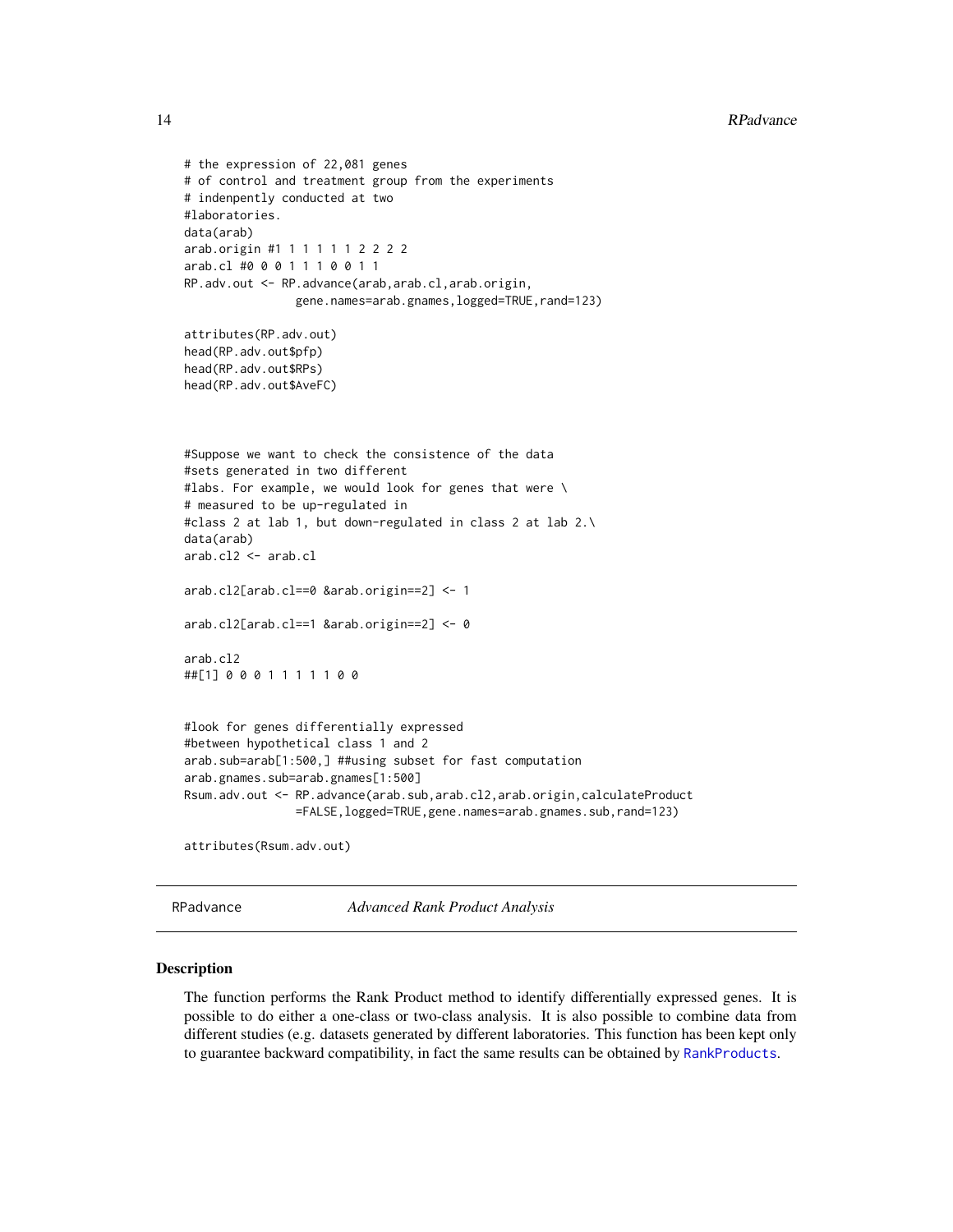# RPadvance 15

# Usage

```
RPadvance(data, cl, origin, num.perm = 100, logged = TRUE, na.rm = TRUE,
gene.names = NULL, plot = FALSE, rand = NULL, huge = FALSE)
```
# Arguments

| data       | the data set that should be analyzed. Every row of this dataset must correspond<br>to a gene                                                                                                                                                                                       |
|------------|------------------------------------------------------------------------------------------------------------------------------------------------------------------------------------------------------------------------------------------------------------------------------------|
| cl         | a vector containing the class labels of the samples. In the two class unpaired<br>case, the label of a sample is either $0$ (e.g., control group) or $1$ (e.g., case group).<br>For one class data, the label for each sample should be 1                                          |
| origin     | a vector containing the origin labels of the samples. The label is the same for<br>samples within one lab and different for samples from different labs.                                                                                                                           |
| num.perm   | in this version of the package, this parameter is not used any more, but it is kept<br>for backward compatibility                                                                                                                                                                  |
| logged     | if "TRUE" data have been previously log transformed. Otherwise it should be<br>set as "FALSE"                                                                                                                                                                                      |
| na.rm      | if "FALSE", the NA value will not be used in computing rank. If "TRUE" (de-<br>fault), the missing values will be replaced by the genewise median of the non-<br>missing values. Gene with a number of missing values greater than 50% are still<br>not considered in the analysis |
| gene.names | if "NULL", no gene name will be attached to the outputs, otherwise it contains<br>the vector of gene names                                                                                                                                                                         |
| plot       | if "TRUE", plot the estimated pfp vs the rank of each gene                                                                                                                                                                                                                         |
| rand       | if specified, the random number generator will be put in a reproducible state                                                                                                                                                                                                      |
| huge       | if "TRUE" not all the outputs are evaluated in order to save space                                                                                                                                                                                                                 |

# Value

A summary of the results obtained by the Rank Product method.

| pfp        | estimated percentage of false positive predictions (pfp), both considering upreg-<br>ulated an downregulated genes                                                                             |
|------------|------------------------------------------------------------------------------------------------------------------------------------------------------------------------------------------------|
| pval       | estimated pvalues per each gene being up- and down-regulated                                                                                                                                   |
| <b>RPs</b> | the Rank Product statistics evaluated per each gene                                                                                                                                            |
| RPrank     | rank of the Rank Product of each gene in ascending order                                                                                                                                       |
| Orirank    | ranks obtained when considering each possible pairing. In this version of the<br>package, this is not used to compute Rank Product (or Rank Sum), but it is kept<br>for backward compatibility |
| AveFC      | fold changes of average expressions (class1/class2). log fold-change if data has<br>been log transformed, original fold change otherwise                                                       |
| allrank1   | fold change of class 1/class 2 under each origin. log fold-change if data has been<br>log transformed, original fold change otherwise                                                          |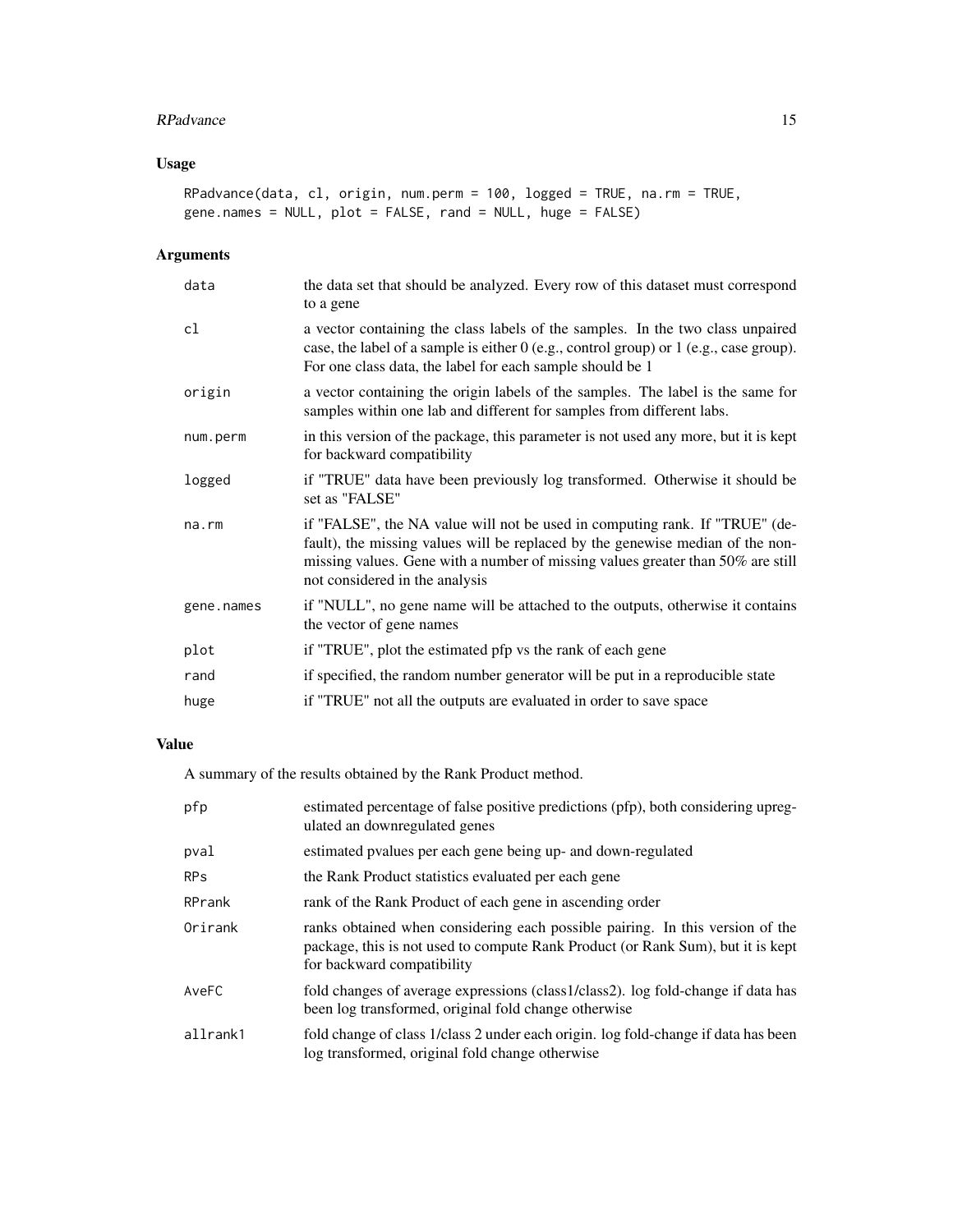<span id="page-15-0"></span>16 RPadvance Research 2016 **RPadvance** 

| allrank2 | fold change of class 2/class 1 under each origin. log fold-change if data has been<br>log transformed, original fold change otherwise |
|----------|---------------------------------------------------------------------------------------------------------------------------------------|
| nrep     | total number of replicates                                                                                                            |
| groups   | vector of labels (as cl)                                                                                                              |

## Note

Percentage of false prediction (pfp), in theory, is equivalent of false discovery rate (FDR), and it is possible to be large than 1.

The function looks for up- and down- regulated genes in two seperate steps, thus two pfps are computed and used to identify gene that belong to each group. The function is able to replace function RP in the same library. it is a more general version, as it is able to handle data from differnt origins.

# Author(s)

Francesco Del Carratore, <francesco.delcarratore@postgrad.manchester.ac.uk> Andris Janckevics, <andris.jankevics@gmail.com>

#### References

Breitling, R., Armengaud, P., Amtmann, A., and Herzyk, P.(2004) Rank Products: A simple, yet powerful, new method to detect differentially regulated genes in replicated microarray experiments, FEBS Letter, 57383-92

#### See Also

[topGene](#page-18-1) [RP](#page-8-1) [RSadvance](#page-16-1) [plotRP](#page-4-1) [RP.advance](#page-10-1) [RankProducts](#page-6-1)

#### Examples

```
# Load the data of Golub et al. (1999). data(golub)
# contains a 3051x38 gene expression
# matrix called golub, a vector of length called golub.cl
# that consists of the 38 class labels,
# and a matrix called golub.gnames whose third column
# contains the gene names.
data(golub)
##For data with single origin
subset <- c(1:4,28:30)
origin \leq rep(1,7)
#identify genes
RP.out <- RPadvance(golub[,subset],golub.cl[subset],
        origin,plot=FALSE,rand=123)
```
#For data from multiple origins

#Load the data arab in the package, which contains # the expression of 22,081 genes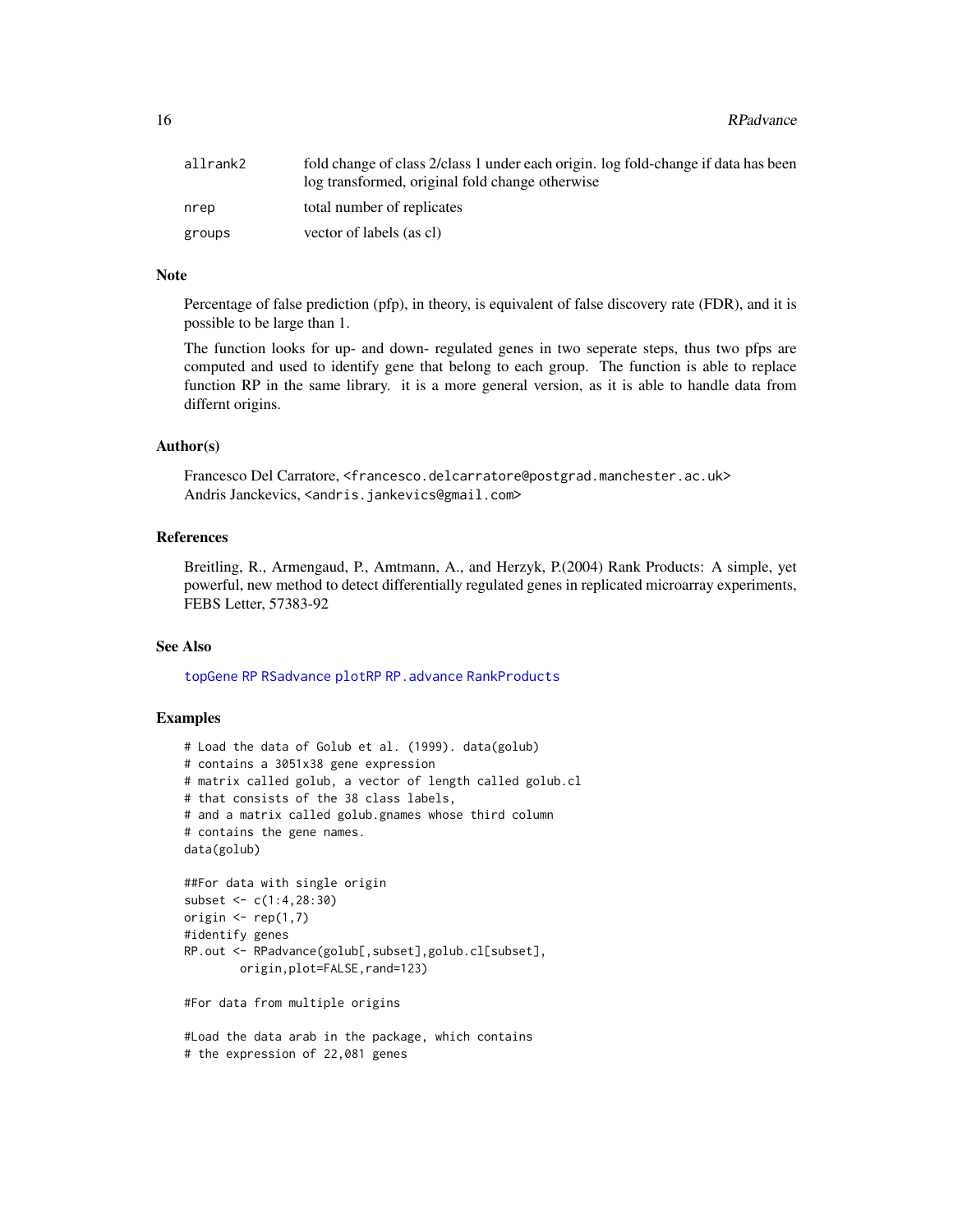#### <span id="page-16-0"></span>RSadvance 2008 and 2008 and 2008 and 2008 and 2008 and 2008 and 2008 and 2008 and 2008 and 2008 and 2008 and 2008 and 2008 and 2008 and 2008 and 2008 and 2008 and 2008 and 2008 and 2008 and 2008 and 2008 and 2008 and 2008

```
# of control and treatment group from the experiments
#indenpently conducted at two
#laboratories.
data(arab)
arab.origin #1 1 1 1 1 1 2 2 2 2
arab.cl #0 0 0 1 1 1 0 0 1 1
RP.adv.out <- RPadvance(arab,arab.cl,arab.origin,
                num.perm=100,gene.names=arab.gnames,logged=TRUE,rand=123)
attributes(RP.adv.out)
```

```
head(RP.adv.out$pfp)
head(RP.adv.out$RPs)
head(RP.adv.out$AveFC)
```
RSadvance *Advanced Rank Sum Analysis*

# Description

The function performs the Rank Sum method to identify differentially expressed genes. It is possible to do either a one-class or two-class analysis. It is also possible to combine data from different studies (e.g. datasets generated by different laboratories. This function has been kept only to guarantee backward compatibility, in fact the same results can be obtained by [RankProducts](#page-6-1).

#### Usage

```
RSadvance(data, cl, origin, num.perm = 100, logged = TRUE, na.rm = TRUE,
gene.names = NULL, plot = FALSE, rand = NULL, huge = FALSE, fast = TRUE,
tail.time = 0.05)
```
## Arguments

| data     | the data set that should be analyzed. Every row of this dataset must correspond<br>to a gene                                                                                                                                                                                       |
|----------|------------------------------------------------------------------------------------------------------------------------------------------------------------------------------------------------------------------------------------------------------------------------------------|
| cl       | a vector containing the class labels of the samples. In the two class unpaired<br>case, the label of a sample is either 0 (e.g., control group) or 1 (e.g., case group).<br>For one class data, the label for each sample should be 1                                              |
| origin   | a vector containing the origin labels of the samples. The label is the same for<br>samples within one lab and different for samples from different labs.                                                                                                                           |
| num.perm | in this version of the package, this parameter is not used any more, but it is kept<br>for backward compatibility                                                                                                                                                                  |
| logged   | if "TRUE" data have been previously log transformed. Otherwise it should be<br>set as "FALSE"                                                                                                                                                                                      |
| na.rm    | if "FALSE", the NA value will not be used in computing rank. If "TRUE" (de-<br>fault), the missing values will be replaced by the genewise median of the non-<br>missing values. Gene with a number of missing values greater than 50% are still<br>not considered in the analysis |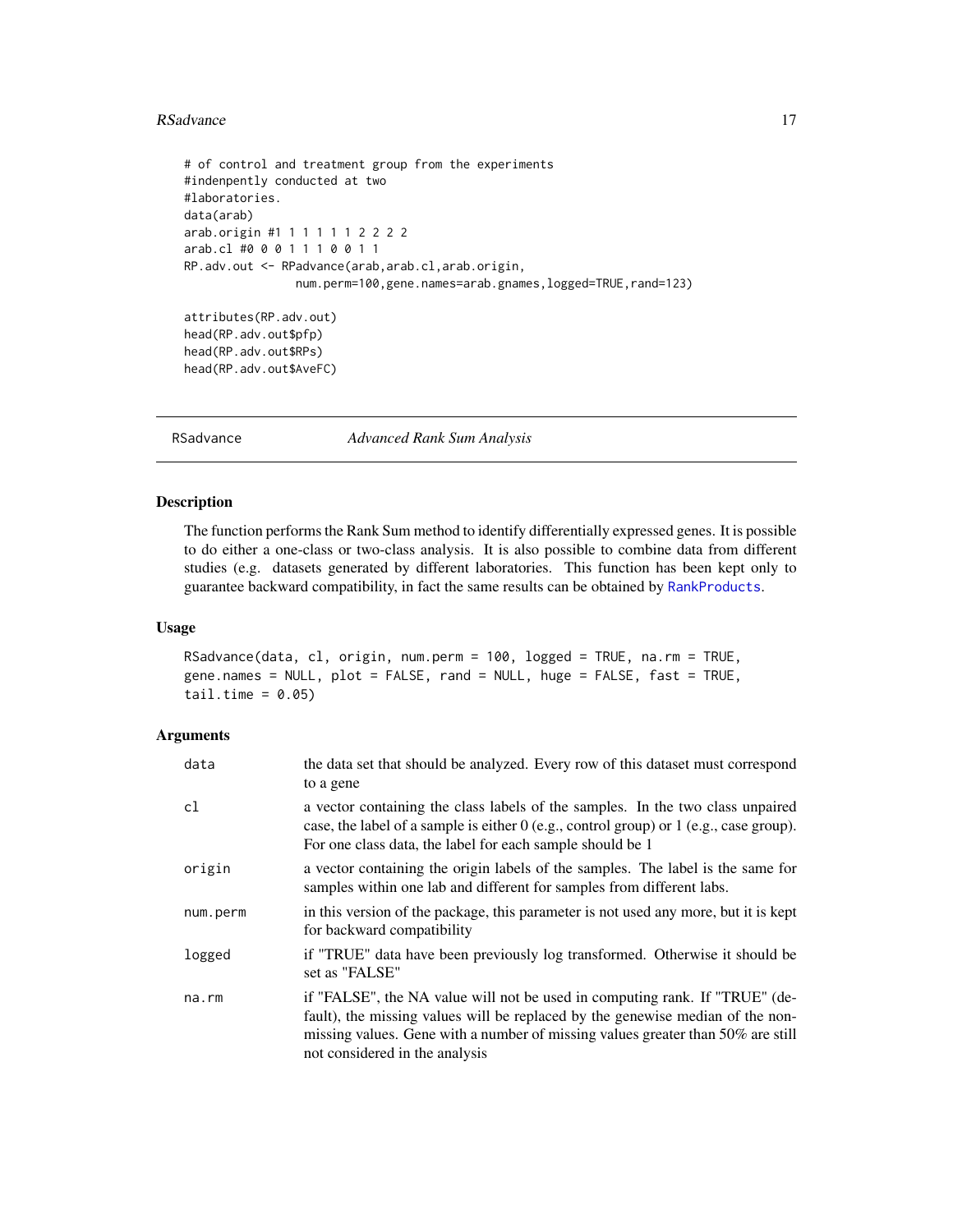| gene.names | if "NULL", no gene name will be attached to the outputs, otherwise it contains<br>the vector of gene names                                                                                                                                                                                                                                                                                                   |
|------------|--------------------------------------------------------------------------------------------------------------------------------------------------------------------------------------------------------------------------------------------------------------------------------------------------------------------------------------------------------------------------------------------------------------|
| plot       | if "TRUE", plot the estimated pfp vs the rank of each gene                                                                                                                                                                                                                                                                                                                                                   |
| rand       | if specified, the random number generator will be put in a reproducible state                                                                                                                                                                                                                                                                                                                                |
| huge       | if "TRUE" not all the outputs are evaluated in order to save space                                                                                                                                                                                                                                                                                                                                           |
| fast       | if "FALSE" the exact p-values for the Rank Sum are evaluated for any size of<br>the dataset. Otherwise (default), if the size of the dataset is too big, only the<br>p-values that can be computed in "tail.time" minutes (starting from the tail) are<br>evaluated with the exact method. The others are estimated with the Gaussian<br>approximation. If calculateProduct="TRUE" this parameter is ignored |
| tail.time  | the time (default 0.05 min) dedicated to evaluate the exact p-values for the Rank<br>Sum. If calculateProduct="TRUE" this parameter is ignored                                                                                                                                                                                                                                                               |

## Value

A result of identifying differentially expressed genes between two classes. The identification consists of two parts, the identification of up-regulated and down-regulated genes in class 2 compared to class 1, respectively.

| pfp        | Estimated percentage of false positive predictions (pfp) up to the position of<br>each gene under two identificaiton each                                                                                               |
|------------|-------------------------------------------------------------------------------------------------------------------------------------------------------------------------------------------------------------------------|
| pval       | Estimated pvalues for each gene being up- and down-regulated                                                                                                                                                            |
| <b>RSs</b> | Rank-sum (average rank) of each genes                                                                                                                                                                                   |
| RSrank     | Rank of the rank sum of each gene in ascending order                                                                                                                                                                    |
| Orirank    | Ranks in each possible pairing, in this version of the function this is not used to<br>compute rank sum. It is here only for backward compatibility                                                                     |
| AveFC      | Fold change of average expression under class 1 over that under class 2, if mul-<br>tiple origin, than avraged across all origin. Log-fold change if data is in log<br>scaled, original fold change if data is unlogged |
| allrank1   | Fold change of class 1/class 2 under each origin. Log-fold change if data is in<br>log scaled                                                                                                                           |
| allrank2   | Fold change of class 2/class 1 under each origin. Log-fold change if data is in<br>log scaled                                                                                                                           |
| nrep       | Total number of replicates considering all the different origins                                                                                                                                                        |
| groups     | Vector of labels (as cl).                                                                                                                                                                                               |
|            |                                                                                                                                                                                                                         |

# Note

Percentage of false prediction (pfp), in theory, is equivalent of false discovery rate (FDR), and it is possible to be large than 1.

The function looks for up- and down- regulated genes in two seperate steps, thus two pfps are computed and used to identify gene that belong to each group.

The function is able to deal with single or multiple-orgin studies. It is similar to funcion RP.advance expect a rank sum is computed instead of rank product. This method is more sensitive to individual rank values, while rank product is more robust to outliers (refer RankProd vignette for details)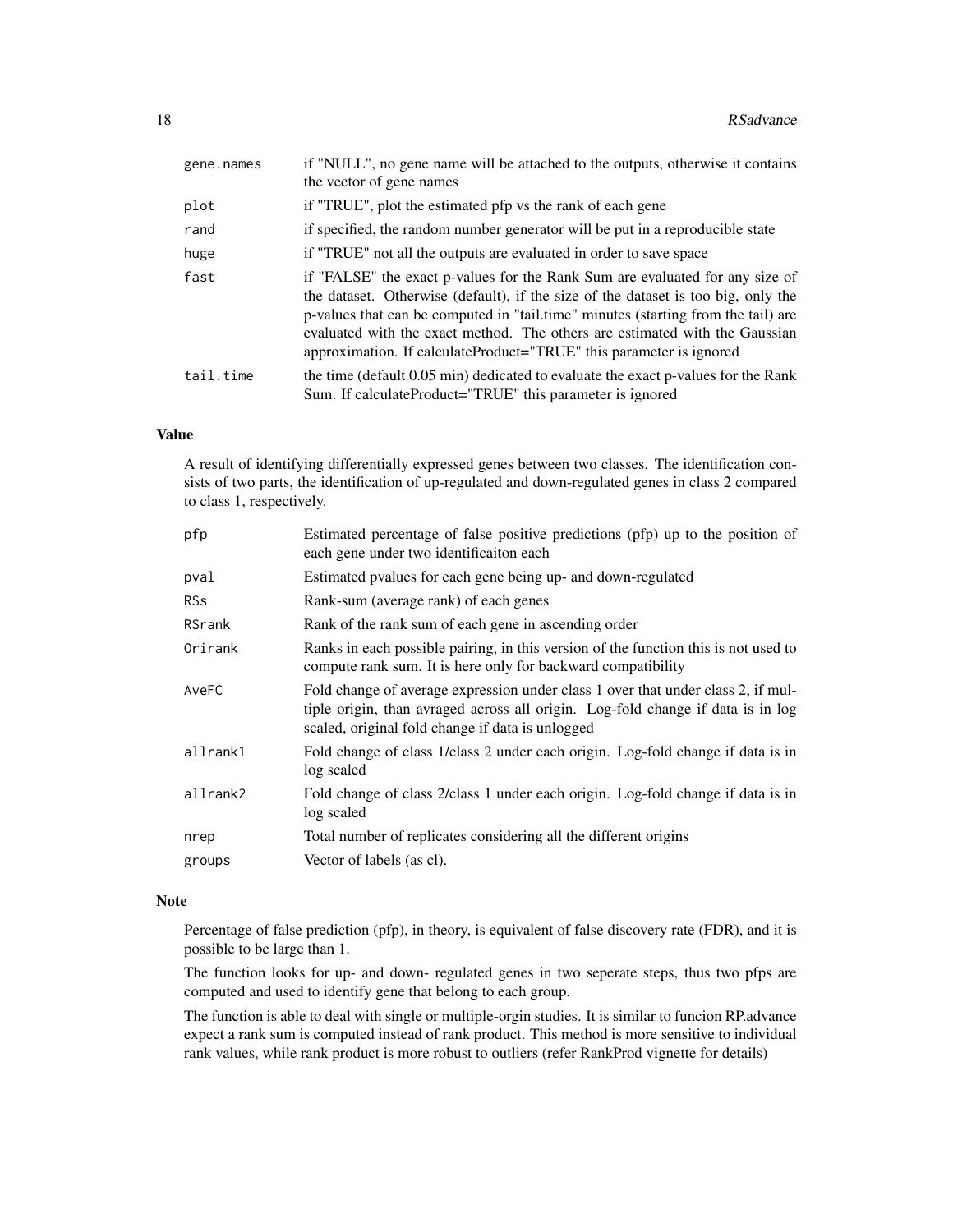#### <span id="page-18-0"></span>topGene topGene the contract of the contract of the contract of the contract of the contract of the contract of the contract of the contract of the contract of the contract of the contract of the contract of the contract o

#### Author(s)

Francesco Del Carratore, <francesco.delcarratore@postgrad.manchester.ac.uk> Andris Janckevics, <andris.jankevics@gmail.com>

### References

Breitling, R., Armengaud, P., Amtmann, A., and Herzyk, P.(2004) Rank Products: A simple, yet powerful, new method to detect differentially regulated genes in replicated microarray experiments, FEBS Letter, 57383-92

#### See Also

[topGene](#page-18-1) [RP](#page-8-1) [RPadvance](#page-13-1) [plotRP](#page-4-1) [RP.advance](#page-10-1) [RankProducts](#page-6-1)

#### Examples

```
#Suppose we want to check the consistence of the data
#sets generated in two different
#labs. For example, we would look for genes that were \
# measured to be up-regulated in
#class 2 at lab 1, but down-regulated in class 2 at lab 2.\
data(arab)
arab.cl2 <- arab.cl
arab.cl2[arab.cl==0 &arab.origin==2] <- 1
arab.cl2[arab.cl==1 &arab.origin==2] <- 0
arab.cl2
##[1] 0 0 0 1 1 1 1 1 0 0
#look for genes differentially expressed
#between hypothetical class 1 and 2
arab.sub=arab[1:500,] ##using subset for fast computation
arab.gnames.sub=arab.gnames[1:500]
Rsum.adv.out <- RSadvance(arab.sub,arab.cl2,arab.origin,
                            num.perm=100,logged=TRUE,
                            gene.names=arab.gnames.sub,rand=123)
```
attributes(Rsum.adv.out)

<span id="page-18-1"></span>topGene *topGene*

#### Description

Indentify diiffentially expressed genes using rank product method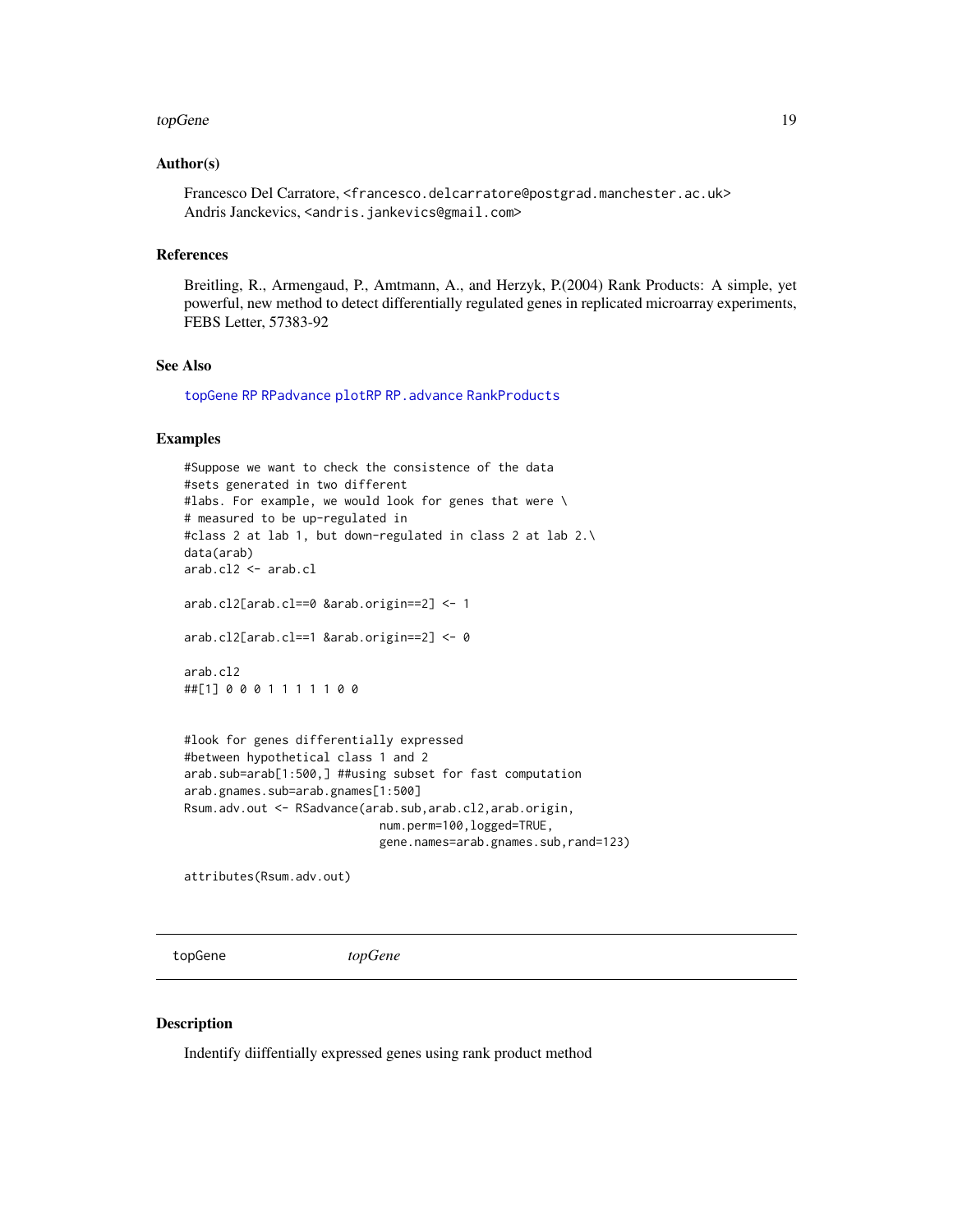#### <span id="page-19-0"></span>Usage

```
topGene(x,cutoff=NULL,method="pfp",num.gene=NULL,logged=TRUE,
                    logbase=2,gene.names=NULL)
```
#### Arguments

| $\mathsf{x}$ | the value returned by function RP, RPadvance, RSadvance, RankProducts or<br>RP.advance                                                                                                                        |
|--------------|---------------------------------------------------------------------------------------------------------------------------------------------------------------------------------------------------------------|
| cutoff       | The pfp threshold value used to select genes                                                                                                                                                                  |
| method       | if cutoff is provided, the method needs to be selected to identify genes. "pfp"<br>uses percentage of false prediction, which is a default setting. "pval" uses p-<br>values which is less stringent than pfp |
| logged       | if "TRUE", data has been logged, otherwise set it to "FALSE"                                                                                                                                                  |
| logbase      | base used when taking log, used to restore the fold change. The default value is<br>2, this will be ignored if logged=FALSE                                                                                   |
| gene.names   | if "NULL", no gene name will be attached to the output table                                                                                                                                                  |
| num.gene     | number of candidates genes of interests, if cutoff is provided, this will be ignored                                                                                                                          |

# Value

Two tables of identified genes with gene.index: index of gene in the original data set RP/Rsum: Computed rank product/sum for each gene FC:(class1/class2): Expression Fold change of class 1/ class 2. pfp: estimated pfp for each gene if the gene is used as cutoff point P.value: estimated p-value for each gene Table 1 list genes that are up-regulated under class 2, Table 1 ist genes that are down-regulated under class 2

# Author(s)

Fangxin Hong <fhong@salk.edu>

#### References

Breitling, R., Armengaud, P., Amtmann, A., and Herzyk, P.(2004) Rank Products: A simple, yet powerful, new method to detect differentially regulated genes in replicated microarray experiments, FEBS Letter, 57383-92

#### See Also

[plotRP](#page-4-1) [RP](#page-8-1) [RPadvance](#page-13-1) [RSadvance](#page-16-1)

#### Examples

- # Load the data of Golub et al. (1999). data(golub)
- # contains a 3051x38 gene expression
- # matrix called golub, a vector of length called golub.cl
- # that consists of the 38 class labels,
- # and a matrix called golub.gnames whose third column
- # contains the gene names.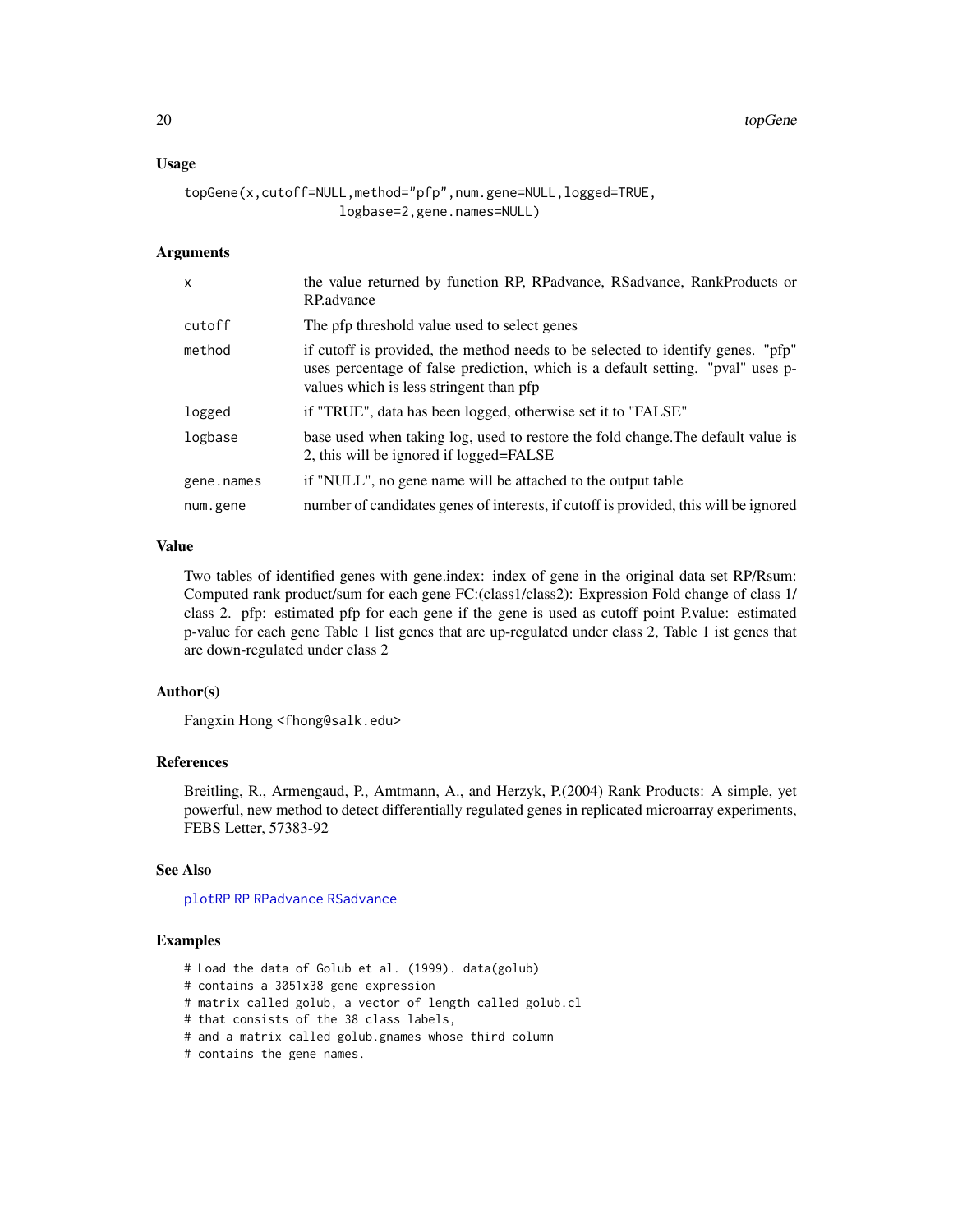#### topGene 21

```
data(golub)
```

```
#use a subset of data as example, apply the rank
#product method
subset <- c(1:4,28:30)
#Setting rand=123, to make the results reproducible,
#identify genes
RP.out <- RP(golub[,subset],golub.cl[subset],rand=123)
#get two lists of differentially expressed genes
#by setting FDR (false discivery rate) =0.05
table=topGene(RP.out,cutoff=0.05,method="pfp",logged=TRUE,logbase=2,
                gene.names=golub.gnames[,3])
table$Table1
table$Table2
#using pvalue<0.05
topGene(RP.out,cutoff=0.05,method="pval",logged=TRUE,logbase=2,
       gene.names=golub.gnames[,3])
#by selecting top 10 genes
topGene(RP.out,num.gene=10,gene.names=golub.gnames[,3])
```